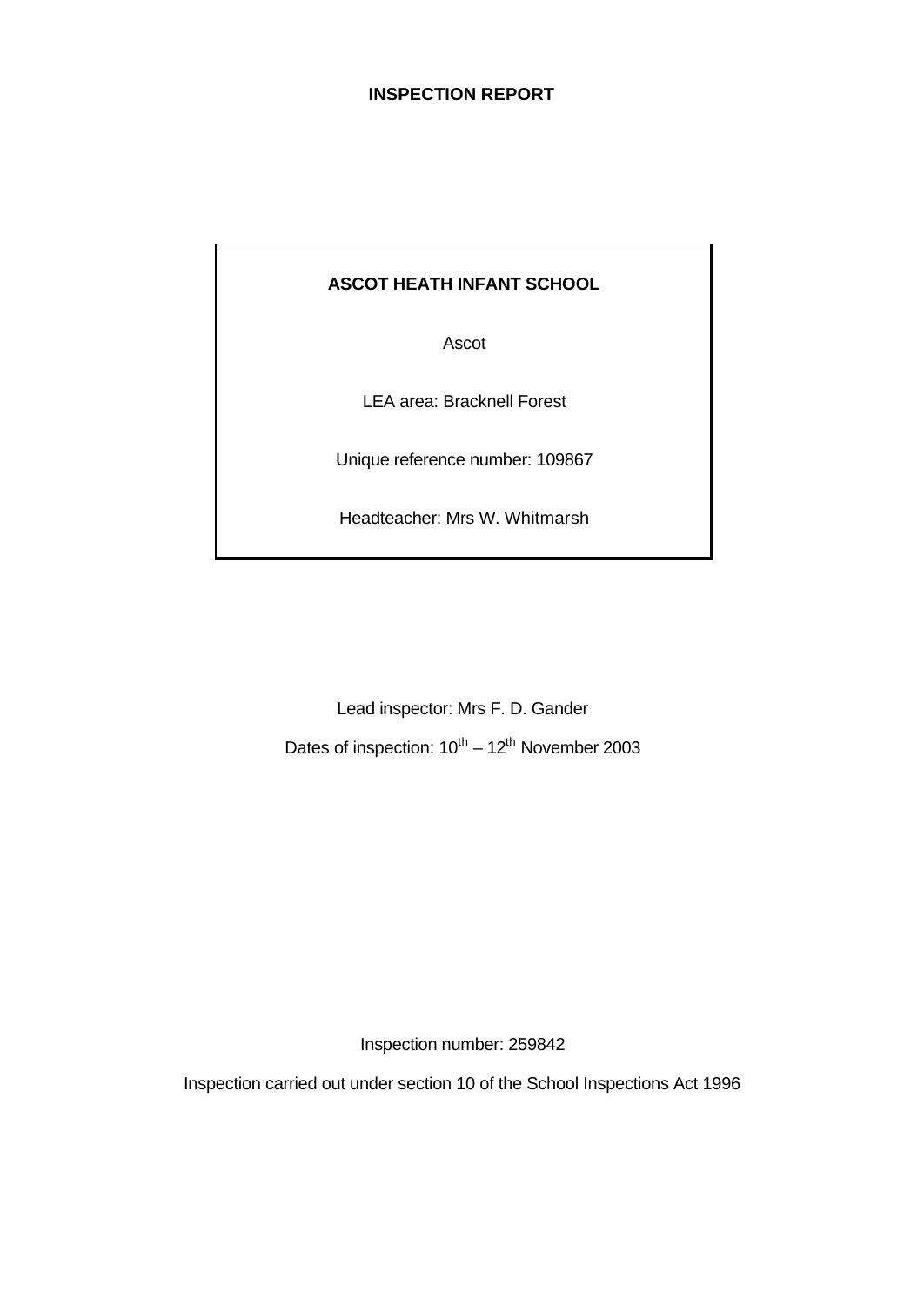#### © Crown copyright 2003

This report may be reproduced in whole or in part for non-commercial educational purposes, provided that all extracts quoted are reproduced verbatim without adaptation and on condition that the source and date thereof are stated.

Further copies of this report are obtainable from the school. Under the School Inspections Act 1996, the school must provide a copy of this report and/or its summary free of charge to certain categories of people. A charge not exceeding the full cost of reproduction may be made for any other copies supplied.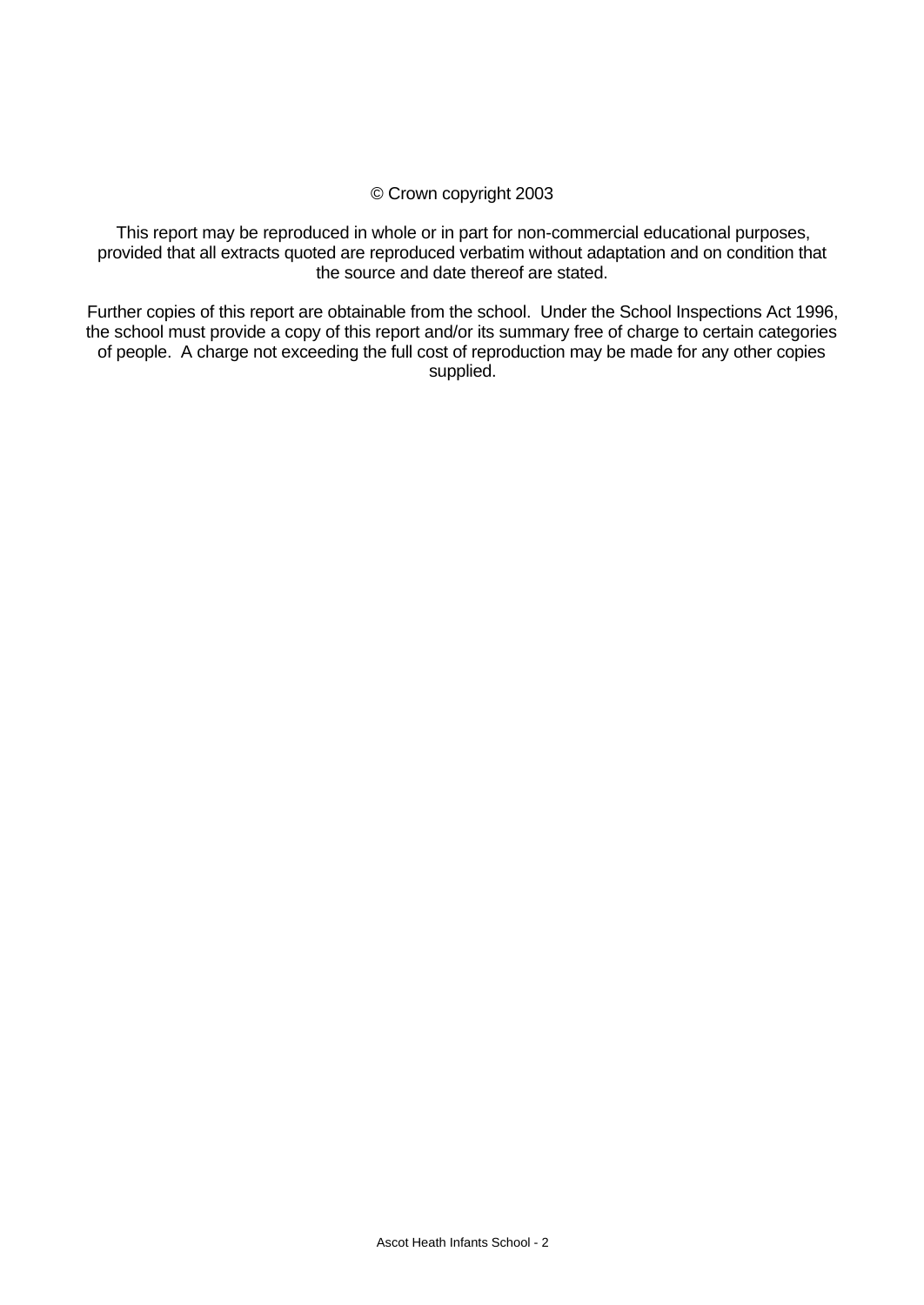## **INFORMATION ABOUT THE SCHOOL**

| Type of school:              | Infant School                  |
|------------------------------|--------------------------------|
| School category:             | Community                      |
| Age range of pupils:         | 4 to 7                         |
| Gender of pupils:            | Mixed                          |
| Number on roll:              | 132                            |
| School address:              | Rhododendron Walk<br>New Road  |
| Postcode:                    | Ascot<br>SL5 8PN               |
| Telephone number:            | 01344 882631                   |
| Fax number:                  | 01344 890932                   |
| Appropriate authority:       | Governing body                 |
| Name of chair of governors:  | Mr G. Leedham                  |
| Date of previous inspection: | 16 <sup>th</sup> November 1998 |

#### **CHARACTERISTICS OF THE SCHOOL**

Ascot Heath School is an average size infant school with places for 200 pupils ranging from four to seven years in age. In keeping with the policy of the Local Education Authority, children are admitted into the school when they are of statutory school age, apart from the summer term, and therefore the school does not have a reception class for the whole of the academic year. Over the spring and summer terms there are a total of 72 places for the youngest children, with almost all of these places being filled by the summer term. At the time of the inspection there were 132 pupils in Years 1 and 2, with a higher percentage of boys in the school than girls.

The attainment levels of pupils when they enter the school are average overall, with some children attaining above the expected levels and some below. The majority of children have experienced some pre-school or child-care provision before they are admitted to the school. Because the school receives children from very many different pre-school providers, they come into the school with a wide range of attitudes, behaviour and maturity. Many children enter school with difficulties in personal and social development. The percentage of pupils identified as having special educational needs is, at 11 per cent, lower than the national average, and a very small number of these pupils have statements of special education need.

The school serves the area of north Ascot, which is close to the town of Bracknell. It is a mixed socio-economic area, with the catchment area of the school drawing from private and rented accommodation. Although the number of pupils taking free school meals is very low, the socioeconomic background of pupils is average overall. There are very few pupils from other cultural backgrounds and only two pupils have English as an additional language. The school has a School's Achievement Award, a Healthy School's Award, the Basic Skills Award, and a Syngenta Young Scientist Award.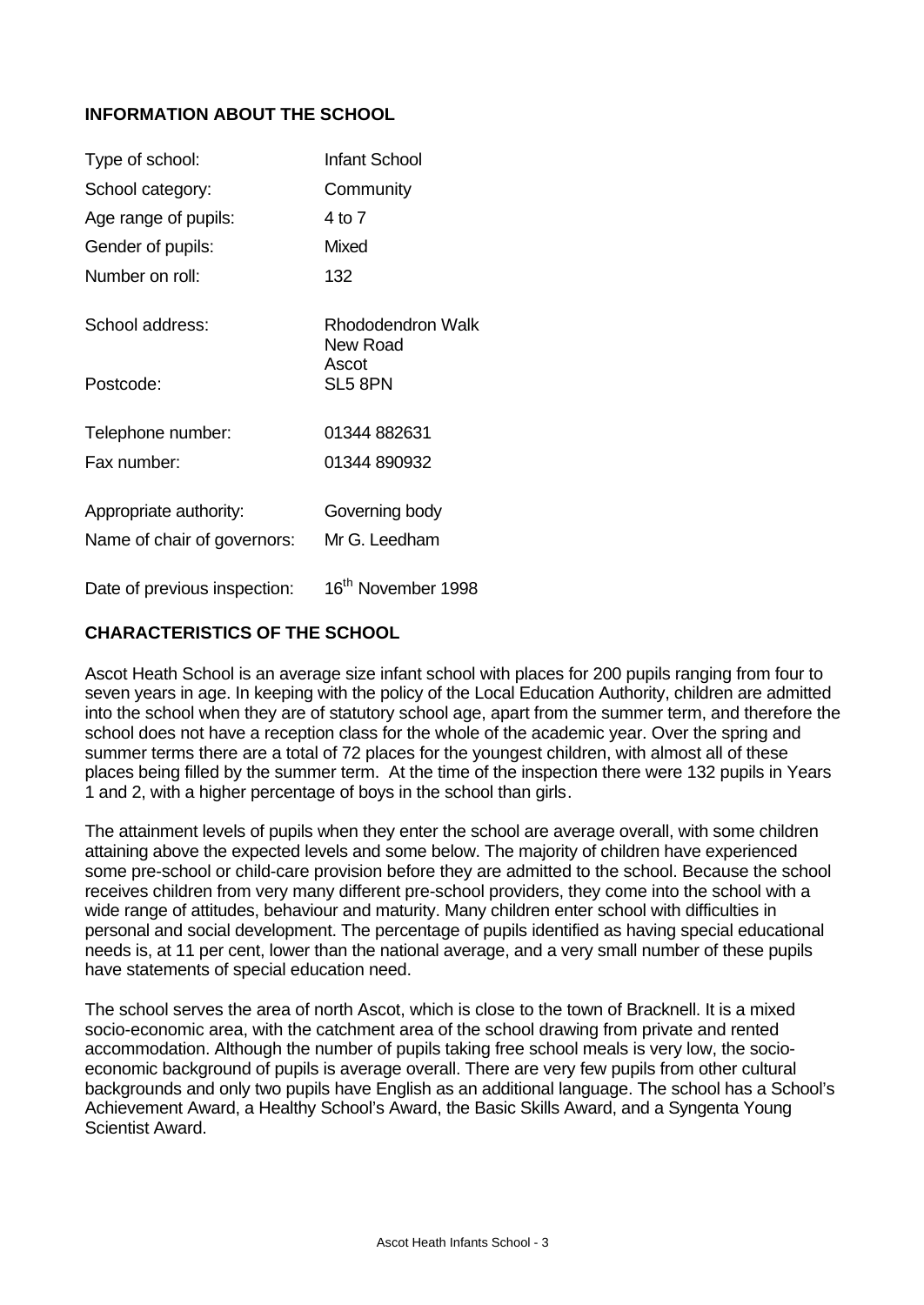## **INFORMATION ABOUT THE INSPECTION**

|       | Members of the inspection team | <b>Subject responsibilities</b> |                                                                                                                                                                   |
|-------|--------------------------------|---------------------------------|-------------------------------------------------------------------------------------------------------------------------------------------------------------------|
| 21265 | Mrs F. D. Gander               | Lead inspector                  | Mathematics, science, information and<br>communication technology, art and<br>design, design and technology,<br>physical education, special educational<br>needs. |
| 11041 | Mr M. Moore                    | Lay inspector                   |                                                                                                                                                                   |
| 32220 | Mrs A Waterhouse               | Team inspector                  | English, history, geography, music,<br>religious education, and English as an<br>additional language.                                                             |

The inspection contractor was:

Penta International Upperton House The Avenue **Eastbourne Sussex** BN21 3YB

Any concerns or complaints about the inspection or the report should be made initially to the inspection contractor. The procedures are set out in the leaflet *'Complaining about Ofsted Inspections'*, which is available from Ofsted Publications Centre (telephone 07002 637833) or Ofsted's website (www.oftsed.gov.uk).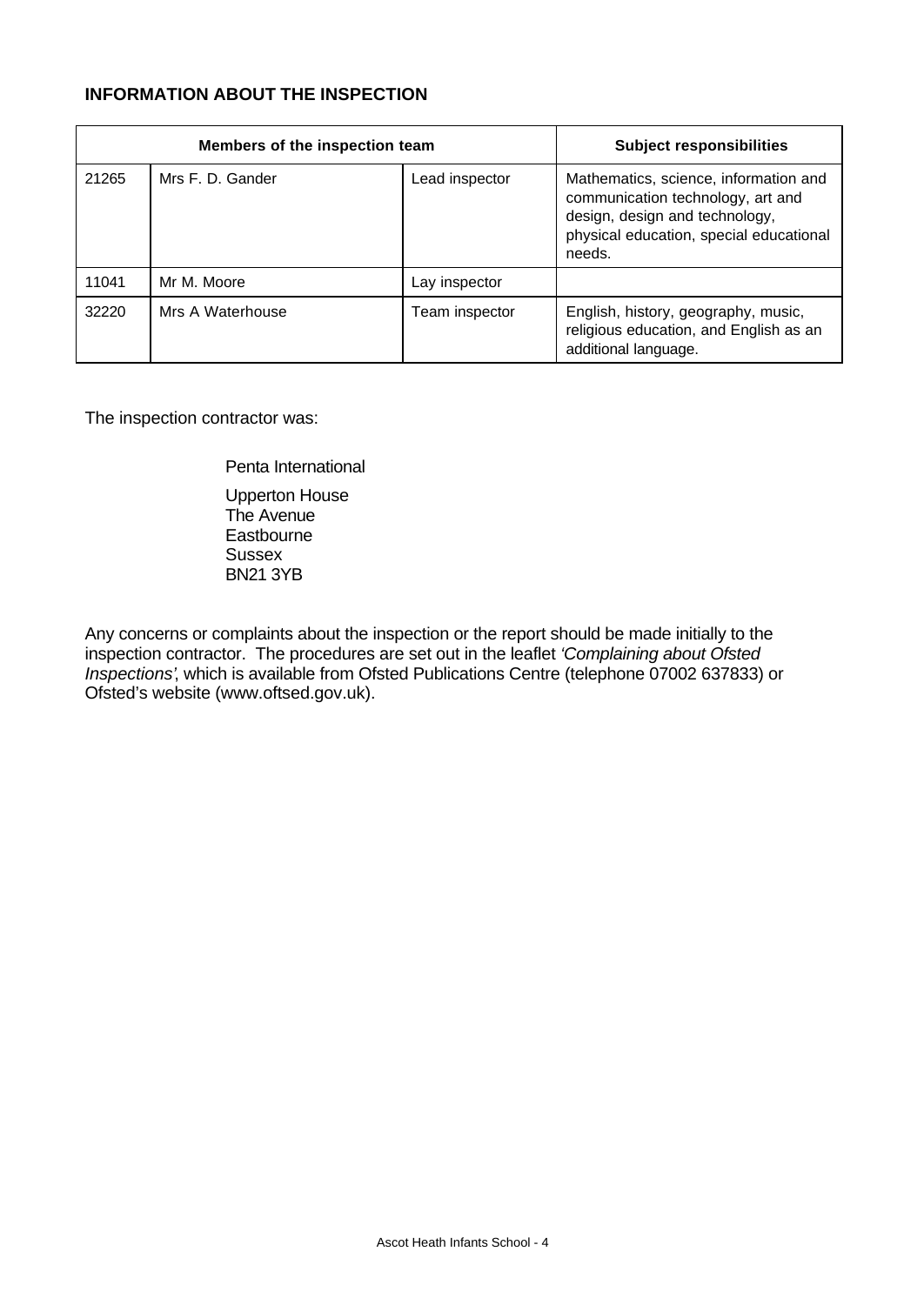## **REPORT CONTENTS**

|                                                                                         | Page |
|-----------------------------------------------------------------------------------------|------|
| <b>PART A: SUMMARY OF THE REPORT</b>                                                    | 6    |
| <b>PART B: COMMENTARY ON THE MAIN INSPECTION FINDINGS</b>                               |      |
| <b>STANDARDS ACHIEVED BY PUPILS</b>                                                     | 8    |
| Standards achieved in areas of learning, subjects and courses                           |      |
| Pupils' attitudes, values and other personal qualities                                  |      |
| <b>QUALITY OF EDUCATION PROVIDED BY THE SCHOOL</b>                                      | 11   |
| Teaching and learning<br>The curriculum                                                 |      |
| Care, guidance and support<br>Partnership with parents, other schools and the community |      |
| <b>LEADERSHIP AND MANAGEMENT</b>                                                        | 16   |
| <b>PART C: THE QUALITY OF EDUCATION IN SUBJECTS</b>                                     | 19   |
| <b>SUBJECTS IN KEY STAGE 1</b>                                                          |      |
| <b>PART D: SUMMARY OF THE MAIN INSPECTION JUDGEMENTS</b>                                | 29   |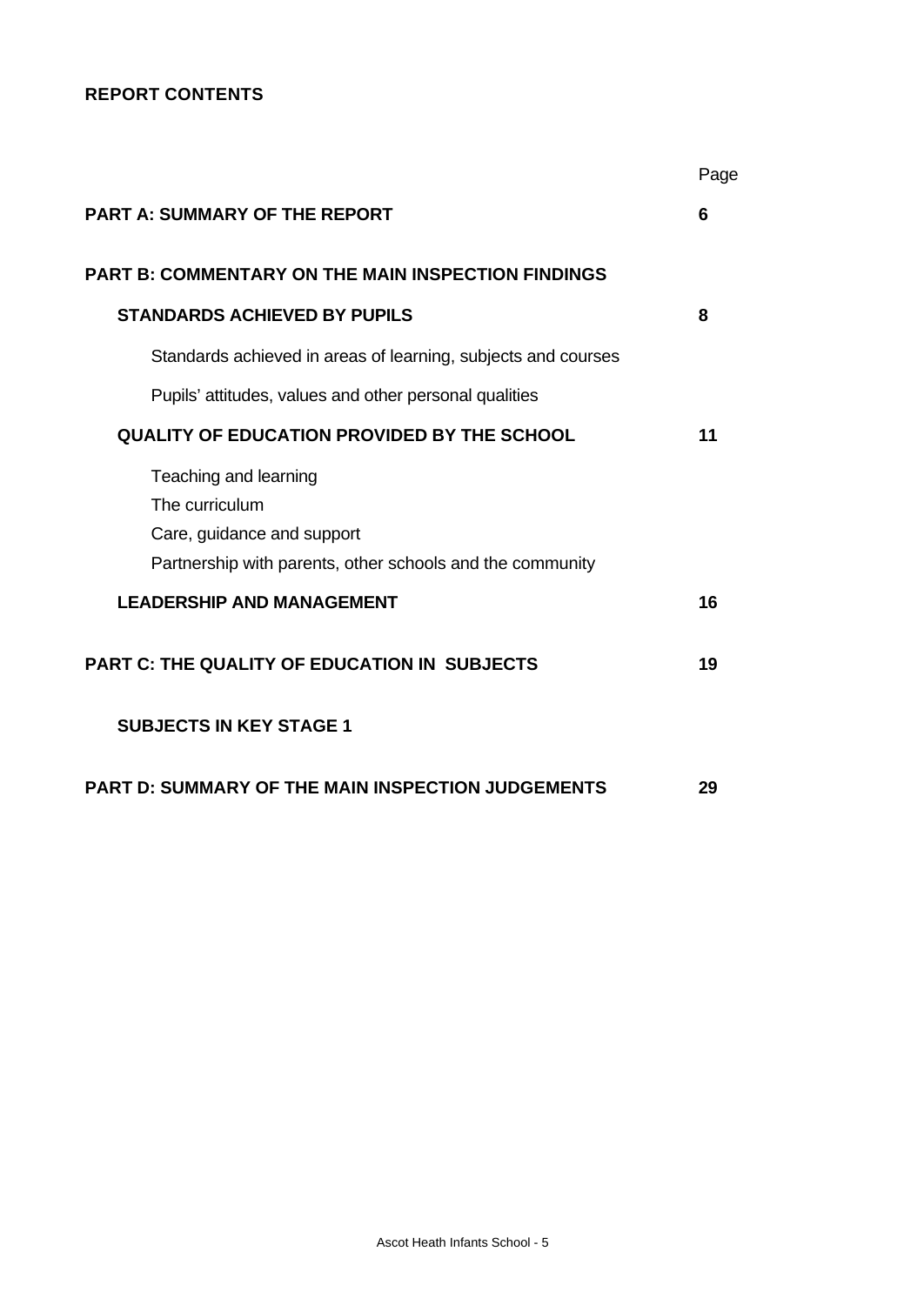# **PART A: SUMMARY OF THE REPORT**

## **OVERALL EVALUATION**

**This is a very effective school**. This is because there is careful planning for future developments and the evaluation of its work is purposeful and ensures that high standards are maintained and improved upon. As a result, pupils achieve very well in their end of key stage tests. The school has a number of teachers who are new to teaching, and due to the very good support and mentoring they have received this term the quality of teaching is good overall. The school is excellently led and managed by the headteacher with the very strong support of the deputy, a hard-working staff, and a very knowledgeable governing body. The school provides very good value for money.

The school's main strengths and weaknesses are:

- Pupils achieve very well in English, mathematics, and science.
- The leadership and management of the school are excellent.
- The governors are fully committed to running the school and successfully plan and evaluate developments and improvements.
- The school successfully provides a totally inclusive, happy, caring environment where pupils form sincere relationships and accept responsibility.
- There is very good provision made to help all pupils develop socially and morally, and as a result they behave very well and become mature and independent learners.
- There is a very good partnership with parents.
- There are no major weaknesses in the school.

Since its last inspection in 1998 the school has continued to improve **very well**. The issue of assessing pupils' attainment in subjects other than the core subjects has been dealt with, and those concerning resources in religious education, art and music have been addressed. The main area of concern was the unsatisfactory behaviour of a small group of boys and this has been eliminated. Other improvements have included the provision for reception children by offering all children two terms instead of one, the tracking of the progress of individual pupils and providing appropriate intervention, and the monitoring of standards through the observation of teaching and scrutiny of pupils' work. The school has introduced more efficient administration systems and additional personnel have been employed. Building improvements have continued over the last four years with the enclosing of some open plan areas, and an improved and enlarged office and entrance hall.

| <b>Results in National</b><br>Curriculum tests at the end |      | similar schools |      |      |
|-----------------------------------------------------------|------|-----------------|------|------|
| of Year 2, compared with:                                 | 2000 | 2001            | 2002 | 2002 |
| reading                                                   |      |                 | A*   | n    |
| writing                                                   | B    |                 | A    | n    |
| mathematics                                               | R    |                 |      |      |

## **STANDARDS ACHIEVED**

*Key: A - well above average; B – above average; C – average; D – below average; E – well below average Similar schools are those with similar percentages of pupils eligible for free school meals*

**Pupils achieve very well**. The results in reading, writing and mathematics are well above the national average, and in reading the school is in the top five percent of the national results. Compared to schools that have pupils from a similar background, results are much higher than usual. Trends over time show results have been consistently well above the national average. At this point in the school year many Year 1 pupils are already attaining the nationally expected level and analysis of pupils' work and their performance in lessons indicate similar high standards in the Year 2 classes. There is no significant difference between the standards that boys achieve in comparison with girls, and the school meets the targets it sets. Pupils have very good attitudes to school,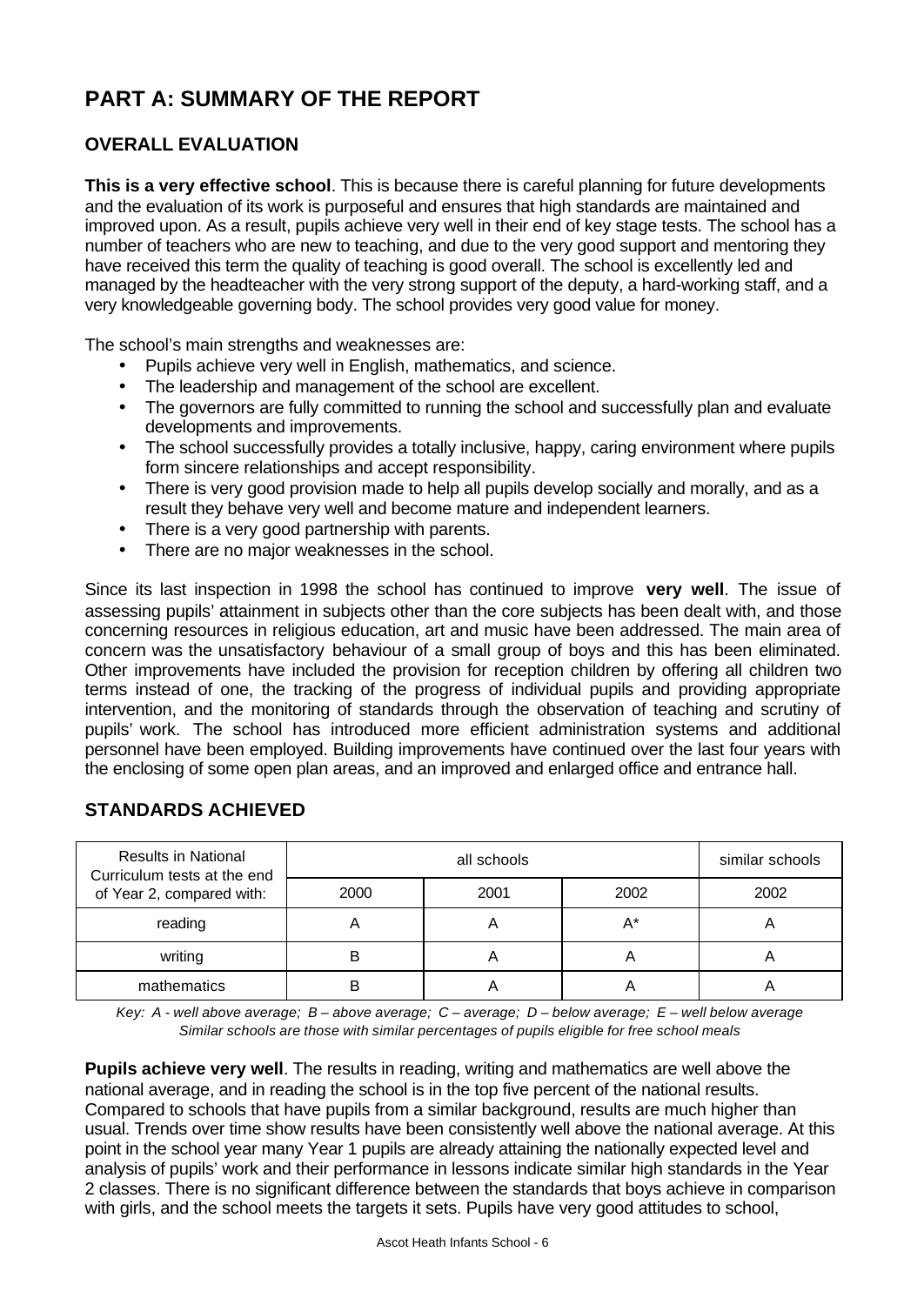learning and to one another. They behave very well and there are no exclusions. Pupils' personal and social development, and their moral awareness are very good. Spiritual and cultural awareness are good. Pupils' attendance and punctuality are very good.

## **QUALITY OF EDUCATION**

**The overall educational provision of the school is very good.** The curriculum is overall very good and consists of experiences that cater for the interests, aptitudes and particular needs of pupils, and ensures progression in pupils' learning. There a good range of additional curriculum enriching opportunities. Teaching and learning is good overall and reflects the high percentage of teachers who are new to teaching and have yet to gain experience in teaching the full range of the curriculum. There are examples of very good teaching by more experienced teachers. The school provides very good care, support, advice, and guidance. The quantity of accommodation to meet the needs of the curriculum and the pupils is satisfactory. It is extremely well used but when there are two reception classes in school, the space becomes cramped and small group work is difficult to accommodate.

## **LEADERSHIP AND MANAGEMENT**

**Leadership and management are excellent**. Governance of the school is excellent. The leadership by the headteacher is excellent and as result the school has continued to develop and improve. There is excellent support and management by the senior management team and from the very professional body of governors.

## **PARENTS' AND PUPILS' VIEWS OF THE SCHOOL**

Links with parents, the community and other schools and colleges are **very good**. Children like coming to school. They felt that they were treated fairly and lessons were exciting. Parents have very great confidence in the school, and an overwhelming majority of them thought that they were kept well informed about how their children were getting on, and were confident about approaching the school. Some parents thought that they were not receiving enough information about their children's progress. However, the inspection team feels that the parents are very well supported and receive ample information.

## **IMPROVEMENTS NEEDED**

The school has no major areas that it needs to improve.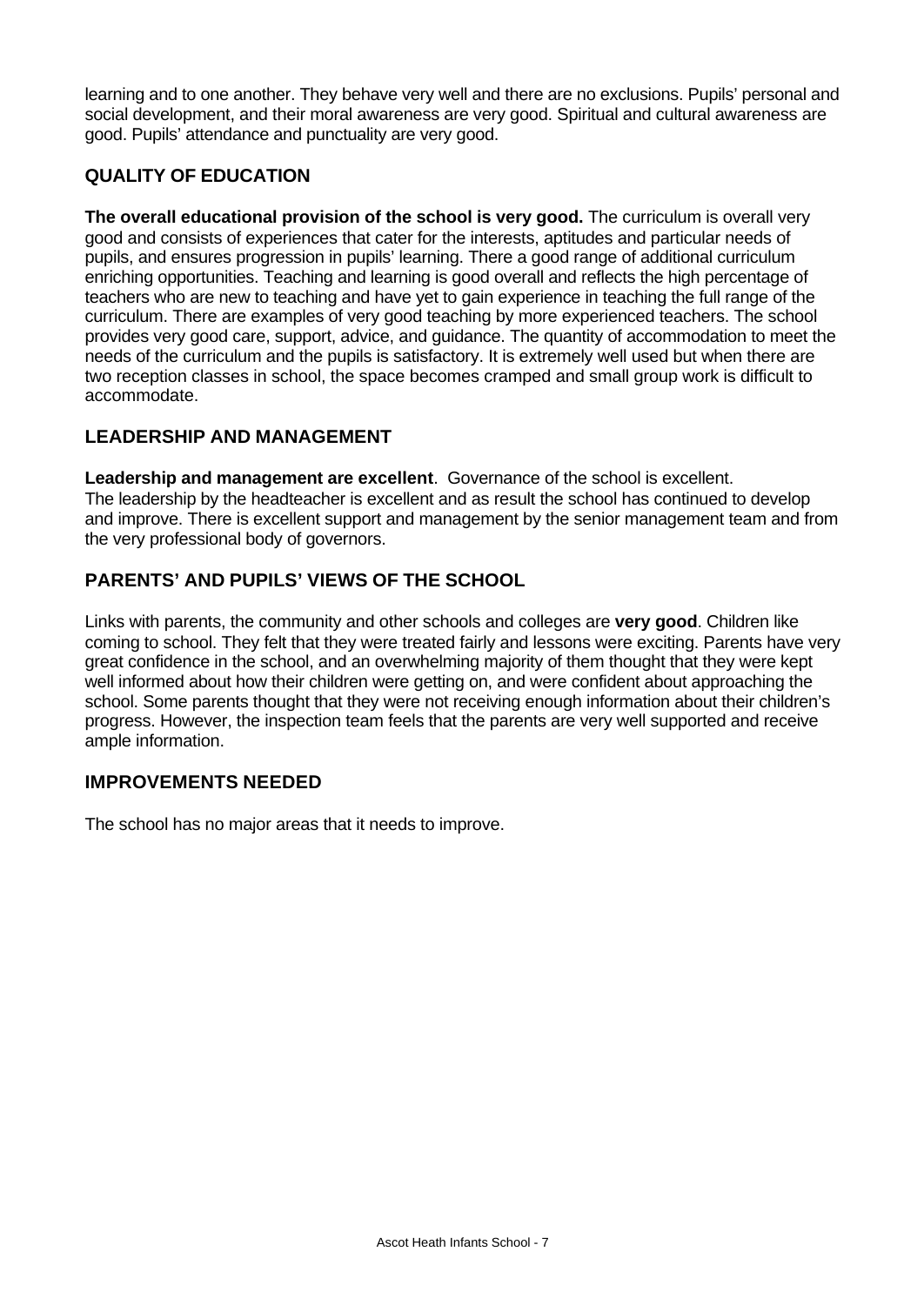# **PART B: COMMENTARY ON THE INSPECTION FINDINGS**

## **STANDARDS ACHIEVED BY PUPILS**

## **Standards achieved in subjects**

Pupils achieve **very well**. The results in reading, writing and mathematics are well above the national average, and compared to schools that have pupils from a similar background, results are much higher than usually found.

#### **Main strengths and weaknesses**

- The school works hard to ensure that the youngest children, some of whom are immature when they enter the school, make good progress.
- The school's results in the end of year tests are consistently above the national average.
- Pupils' levels of attainment in English, mathematics, science, and art and design are above that expected for pupils of a similar age.
- Pupils with special educational needs achieve very well and reach the nationally expected levels.

#### **Commentary**

1. When children enter the reception class the majority have attended a variety of pre – school provision and although they are attaining levels expected for children of a similar age, some do enter the school with areas of development that are below. For example, some children come in from preschool provision or childcare unable to sit, listen, or take note of what is being asked of them. They enter the school with low levels of social and personal skills. In addition the school has some pupils who come into the school without any literacy or numeracy skills, or an awareness of safety. Although all children have the opportunity for at least one term in a reception class, some due to parental preference come into the school without experiencing this Foundation Stage and the gradual transition into Year 1. For some of these children, the experience of being required to be a 'pupil' is difficult. The school, however, provides very well for their personal needs and development, as well as ensuring they attain the national expected levels by the time they enter Year 2. Emphasis is placed on listening skills, and building in times when the youngest children have opportunities for constructive play.

| Standards in: | School results | National results |
|---------------|----------------|------------------|
| reading       | 100 (100)      | 85 (85)          |
| writing       | 100 (100)      | 89 (89)          |
| mathematics   | 100 (100)      | 89 (89)          |

#### *Standards in national tests at the end of Year 2 – average point scores in 2002*

*There were 60 pupils in the year group. Figures in brackets are for the previous year*

2. In the year 2002, the overall performance of pupils in Year 2 in the national assessment tests was well above the national average in English, mathematics, and science. In reading the results were in the top five per cent of the schools nationally. Results have been consistently high for the last 3 years, although they will be slightly lower in 2003. This is because there were a few pupils, mainly boys, who did not reach the expected levels in writing. Since this occurred the school has put into place an action plan which addresses the problem. When compared with similar schools, the school's performance was also well above average in all three subjects. This was because the number of pupils reaching the higher levels was much greater than the national average. Pupils achieve very well due to a consistent approach to teaching and assessment across the school, including the keeping of very good records and the monitoring of information by teachers throughout the school so they can chart progress. In other subjects, such as science, art and design, and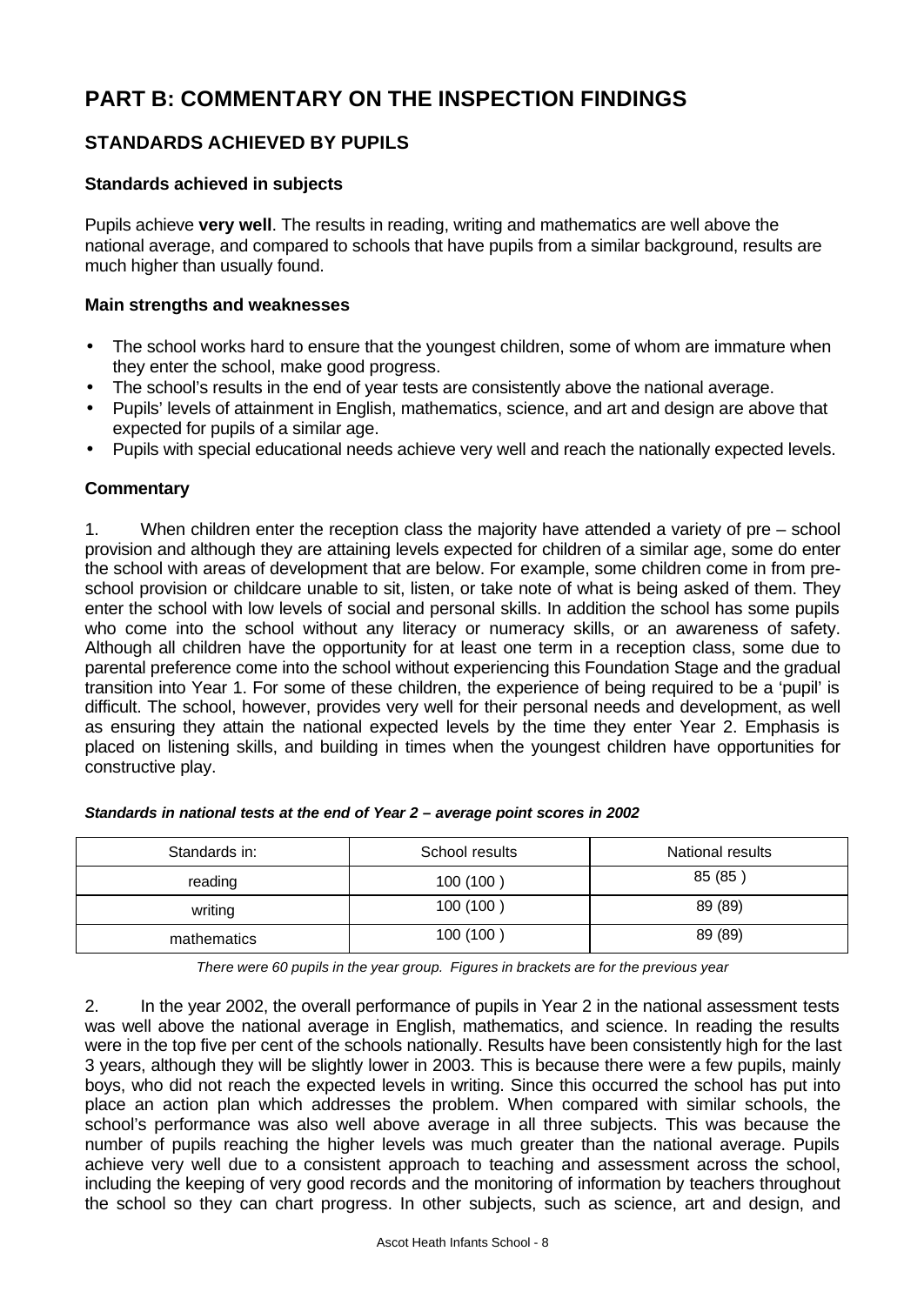history, there is a high emphasis on developing and using specialist vocabulary. Emphasis is placed on writing, recording and presenting work in a variety of ways.

3. Pupils with special educational needs make very good progress and achieve very well in relation to their previous learning. The pupils are meeting the targets set in their individual education plans (IEPs) well due to the support provided by teaching assistants, and to small groups of pupils who are withdrawn from class. This has a positive effect on their learning. While the timetable for withdrawing pupils for specific teaching ensures that it is for small amounts of time, and that they do not miss the same lesson each time, sometimes pupils find it difficult to move back into the activities that have been progressing in the classroom.

4. Overall, standards have been maintained since the last inspection.

## **Pupils' attitudes, values, and other personal qualities**

5. Pupils display **very good** attitudes and behaviour and there have been no exclusions. Pupils' personal development, and social and moral awareness are very good. Spiritual and cultural awareness are good. Pupils' attendance and punctuality are very good

## **Main strengths and weaknesses**

- All teachers and staff use very well considered, consistent behaviour management strategies.
- Pupils are enthusiastic and independent learners with very positive attitudes who confidently take responsibility for routine activities and their own personal care.
- Very good social development for pupils is promoted, which enables very good relationships between all members of the school community.
- Teachers ensure that a wide range of planned and unplanned opportunities are taken to support pupils' spiritual and cultural development.

## **Commentary**

6. Pupils in the school are enthusiastic and lively. A focus on enabling them to become effective communicators ensures that they are able to use their developing speaking and listening skills well. They are polite but inquisitive and are able to ask and answer questions with confidence in a range of different contexts. For example, in the playground, pupils described the rules for using playtime equipment, and they explained how they like things in school, such as the new interactive whiteboard, and include others, such as a new pupil, in the conversation. In the special Armistice Day assembly pupils shared their information and were confident enough to describe how they felt about people they know who are currently on active service in conflict zones. There are very good and consistent behaviour management strategies used in the school and all staff have very high expectations. Staff use prompts for good behaviour, such as raising their hands to gain attention, rather than raising their voices to emphasise unacceptable behaviour. At the beginning of the term pupils identify class rules that are displayed in their rooms. Attendance has improved and parents generally support the attendance and punctuality of their children well.

#### *Attendance in the latest complete reporting year (%)*

| Authorised absence |     | Unauthorised absence |     |  |  |
|--------------------|-----|----------------------|-----|--|--|
| School data        | 3.8 | School data          |     |  |  |
| National data      | 5.4 | National data        | ა.5 |  |  |

*The table gives the percentage of half days (sessions) missed through absence for the latest complete reporting year.*

7. Pupils' moral development is very good and because of the ethos of the school pupils are taught to recognise the difference between right and wrong. For example, in an assembly story about Daniel and the Lion's den, the decisions Daniel had to make to be brave and do the right thing were referred to in religious education lessons. Pupils can describe "good" and "evil", and refer to the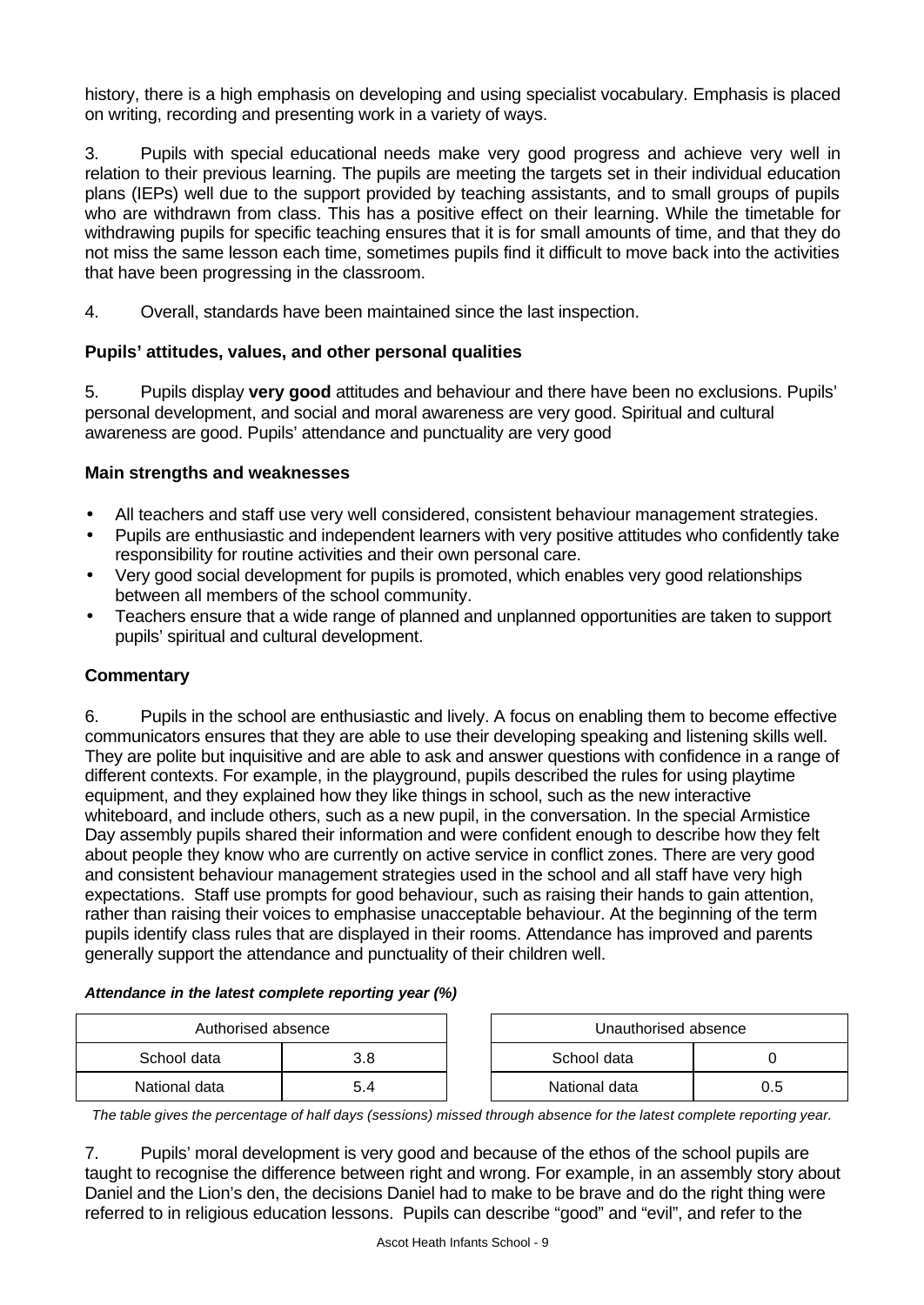story of Daniel because of careful questioning by teachers. A well-structured activity for Year 2 pupils, completed at home, enable them to discuss appropriate behaviour with their parents who in turn endorsed the expectations of the school. There are effective classroom routines, which means that pupils know what to do, and how to use resources. This enables them to concentrate on their learning and reduces the number of distractions. They move round the school quietly and with care and consideration for others. Due to the good relationships with, and the consistent expectations by welfare staff, teachers do not need to supervise at lunchtimes in the school hall, which for these very young children is commendable.

8. Pupils willingly take responsibility for activities, such as taking the registers to the office, taking out and collecting in the playground equipment, giving out and collecting books and wipe boards. In classrooms, particularly where lessons are carefully structured to meet their developmental needs, they display an unusually high level of ability to work independently. For example, Year 1 pupils in an English lesson are able to make appropriate decisions about where to sit and how to organise themselves to do their work, maintain their concentration, and work collaboratively. Because of the effective way they have been taught the spelling rules for "oi" and "oy" they were able to support each other in the spelling activity while their teacher and the teaching assistant undertook guided work with other groups. In an art lesson, Year 2 pupils were able to discuss how they felt when looking at a range of pictures by different artists. They make choices about appropriate paper on which to make their own "mood" pictures, and then work and tidy up cooperatively with the minimum of fuss even when one of the sinks overflows. Some of the youngest and most immature pupils demonstrate some difficulties when faced with more formally structured lessons. However, when given opportunities to make practical comparisons between Victorian toys and those currently in their classroom, they maintained concentration and enthusiasm.

9. The school places a very high priority on developing pupils' personal and social skills. Staff and pupils have very good relationships and there are consistently high expectations. In the playground, pupils play extremely well together; taking turns using the basketball and being considerate of others when playing football and using skipping ropes. Pupils with developmental and physical difficulties are fully included in play activities with their peers. If someone falls over, pupils respond with concern and consideration, making sure that the adult supervising knows there is a problem. In a Year 2 classroom when a pupil was upset the others offer support and try to help.

10. Pupils are developing their cultural awareness well. They talk about other countries and cultures, but because of their young age do not yet appreciate spiritual and religious similarities and differences. The school makes good use of visitors from a range of backgrounds, and take opportunities presented through the presence of a number of pupils who are from bi-lingual families to develop cultural awareness. Care is taken to enable pupils to reflect on their actions and to express their feelings about their work, and about external events. Assembly was re-arranged to enable pupils to share in the National Remembrance silence on Armistice Day. Prior to the silence, teachers and pupils shared stories about loved ones who are serving, or who have served, in the armed forces. Pupils were told about the poppy fields in France and the symbolic use of poppies. For a brief time all were able to engage in the silence which was a powerful act of reflection. In lessons, where the plenary session is used imaginatively, pupils are able to reflect on their feelings and responses to their work. Some opportunities are missed to provoke the same response in RE lessons where teachers' subject knowledge is less confident, but in English lessons this is consistently good.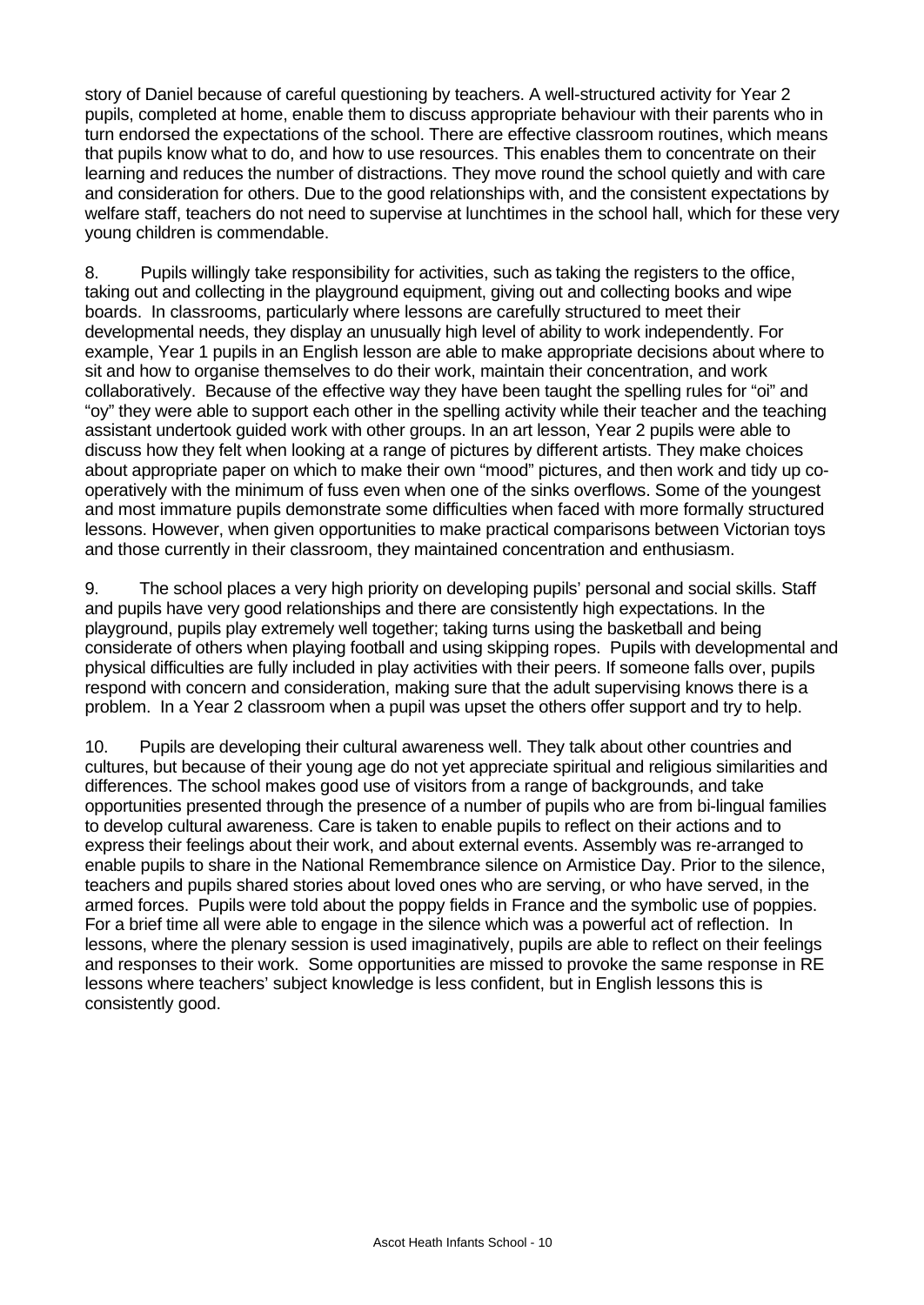| Categories used in the Annual School Census | No of pupils<br>on roll | Number of<br>fixed period<br>exclusions | Number of<br>permanent<br>exclusions |
|---------------------------------------------|-------------------------|-----------------------------------------|--------------------------------------|
| White - British                             | 120                     |                                         |                                      |
| White – any other White background          |                         |                                         |                                      |
| Mixed – White and Black Caribbean           |                         |                                         |                                      |
| Mixed - White and Asian                     |                         |                                         |                                      |
| Any other ethnic group                      |                         |                                         |                                      |
| No ethnic group recorded                    |                         |                                         |                                      |

*The table gives the number of exclusions, which may be different from the number of pupils excluded.*

11. Pupils' behaviour is very good. Standards of behaviour have improved since the last inspection and no examples of inappropriate behaviour were seen.

## **QUALITY OF EDUCATION PROVIDED BY THE SCHOOL**

12. **The overall educational provision of the school is good**. There are very good curricular opportunities and experiences and it meets all statutory requirements. The opportunities for curriculum enrichment are good. The quality of teaching and learning is good overall and there are examples of very good teaching by more experienced teachers. The school provides very good care, support, advice, and guidance. The quantity of accommodation, to meet the needs of the pupils and the curriculum, is satisfactory.

## **Teaching and learning**

13. The quality of teaching and learning in the week of the inspection was **good** overall. There were many examples of very good teaching and learning in lessons taught by more experienced and long-standing members of staff.

#### **Main strengths and weaknesses**

- Teachers have high expectations of attainment and achievement for all pupils.
- The planning of the activities and tasks is firmly based on very good assessment.
- Pupils are expected to engage in independent or collaborative learning.
- There is an insistence on high standards of behaviour and the encouragement of positive attitudes to learning.
- Teachers use teaching assistants very well to support pupils' learning.
- The teachers who are new to teaching have less expertise in teaching the foundation subjects than the longer serving members of staff.

#### **Commentary**

14. The quality of teaching in the school is of a high standard and helps all pupils, including those with special educational needs, make very good progress and achieve very well in English, mathematics and science. This is evident from the school's results over the last few years. At the beginning of this term, the school recruited teachers who are new to the profession and therefore less experienced in teaching the full range of subjects, promoting independent learning, and management of the behaviour of pupils. However, due to good recruitment procedures, and the very good support provided by both the headteacher and the deputy headteacher for these new staff, they

#### *Ethnic background of pupils Exclusions in the last school year*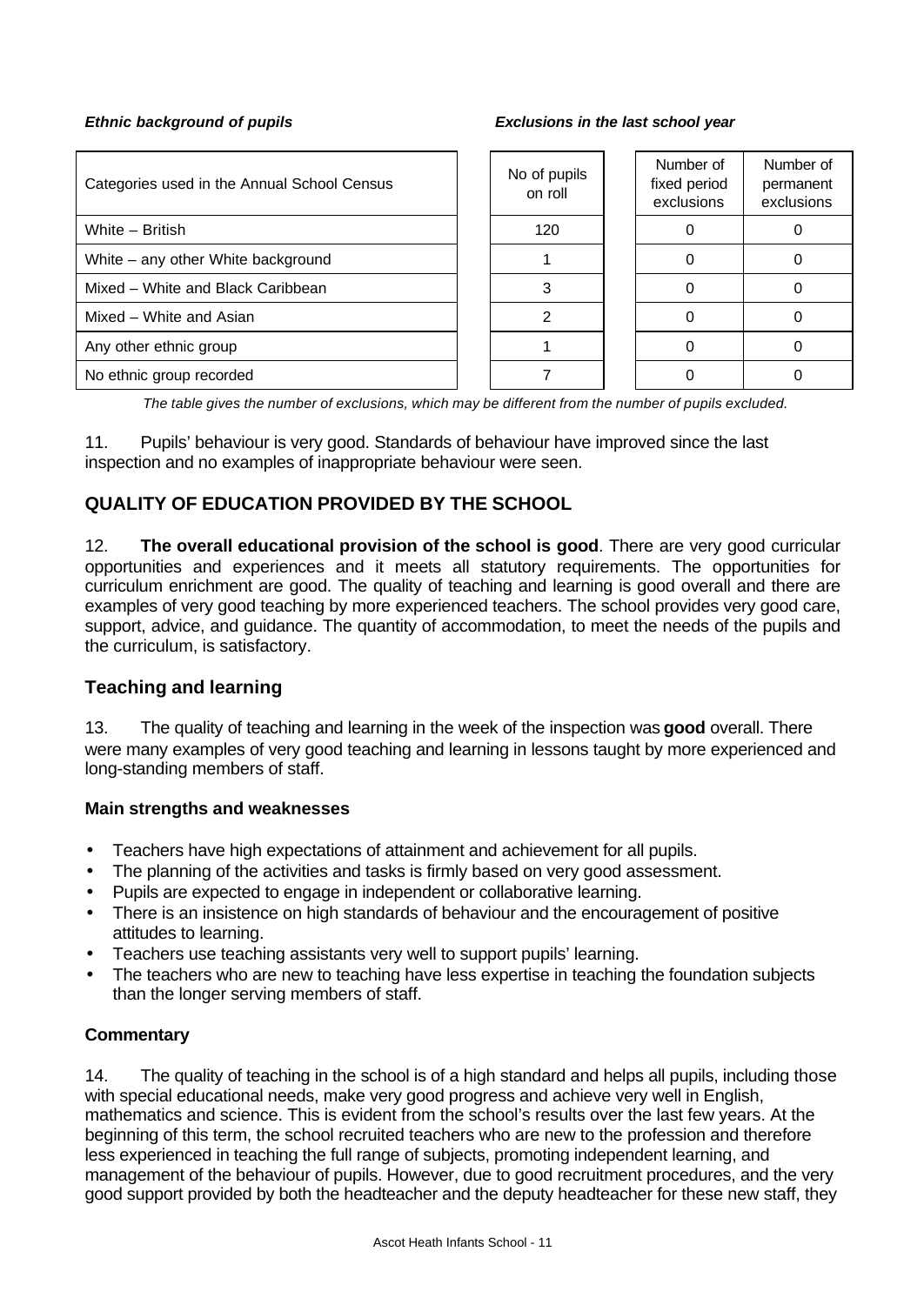are teaching well. This is especially so in the core subjects of English, mathematics, and science. In some subjects, such as physical education, their lack of experience has been quickly identified, and in these lessons they are very well supported. Because there are no reception children in the school this term, it has allowed the deputy headteacher to be very effectively used as a mentor for new teachers and has contributed to the overall quality of the teaching and learning seen on the week of the inspection.

*Summary of teaching observed during the inspection in 22 lessons*

| Excellent | Very good | Good | Satisfactory | Unsatisfactor | Poor | Very Poor |
|-----------|-----------|------|--------------|---------------|------|-----------|
|           |           |      |              |               |      |           |

*The table gives the number of lessons observed in each of the seven categories used to make judgements about lessons.*

15. A strength of the teaching is the ability of teachers to build on pupils' past learning, and with the improvements which were made to the assessment of the foundation subjects following the last inspection, teachers now have detailed information on which to base their planning. Overall, the assessment and recording procedures are very good and provide teachers with a clear picture of what pupils know, understand and can do. This enables the work to be set at different levels and linked to pupils' attainment levels. Pupils therefore achieve well, and are eager to engage in learning. All teachers share the learning objectives for the lesson with pupils, even in the classes for the youngest pupils. These are written on the board and help pupils know what is expected of them. Work is marked consistently and praise given. For some of the youngest pupils who have either not had any preschool experiences or who have only been school a short time, and who are finding it difficult to sit, listen and understand what is required of them, the consistent expectations by the school and the positive reinforcement by praise is very effective. This can be seen by the amount of progress pupils make in just one term.

16. Teachers' short term planning is good. There is joint planning between teachers who teach similar year groups and this helps to ensure that there is continuity between classes. The school pays particular attention to this so that when they have to regroup pupils during the year as the younger pupils are admitted into the school, pupils are not at any disadvantage in their learning. The headteacher regularly evaluates the performance of all the teachers in the classroom and a professional dialogue follows on the strengths of the teaching and areas for improvement.

17. All teachers use very good strategies to make the lessons exciting and pupils are eager to learn. The philosophy of the school centres on ensuring that pupils become mature and independent learners, which it achieves very well. Teachers use discussion and questioning which would normally be seen with older pupils. This is used to challenge pupils, check understanding and draw on their experiences, which in turn helps them understand more easily and makes their learning more meaningful. A strength of the teaching is the great value teachers place on pupils' contributions. Teachers skillfully used pupils' responses, whether they were correct or not, to help them develop their ideas further and to see alternative possibilities. Pupils are expected to work and discuss with a partner an aspect of the task, and to share ideas. They do this very well, and although it leads to some noisy sessions – the chatter is all about the work. Relationships between teachers and pupils are very good and there is mutual respect, so that any immature behaviour or silliness when pointed out to pupils quickly disappears. This is more difficult to achieve with the youngest pupils as some have not experienced routines or had opportunities to form good social skills.

18. The quality of support that the teaching assistants provide for all pupils, and especially for pupils with special educational needs and those for whom English is an additional language is good. This ensures they are fully included in all aspects of school life. Teachers consider, and use, the targets identified in the Individual Education Plans (IEPs) of the special educational needs pupils well in their planning. The teaching assistants are well aware of pupils' difficulties and work well with small groups of pupils in classes, and in small groups outside the classroom. The ability to do this diminishes as the year proceeds and the space available is taken over by the reception children.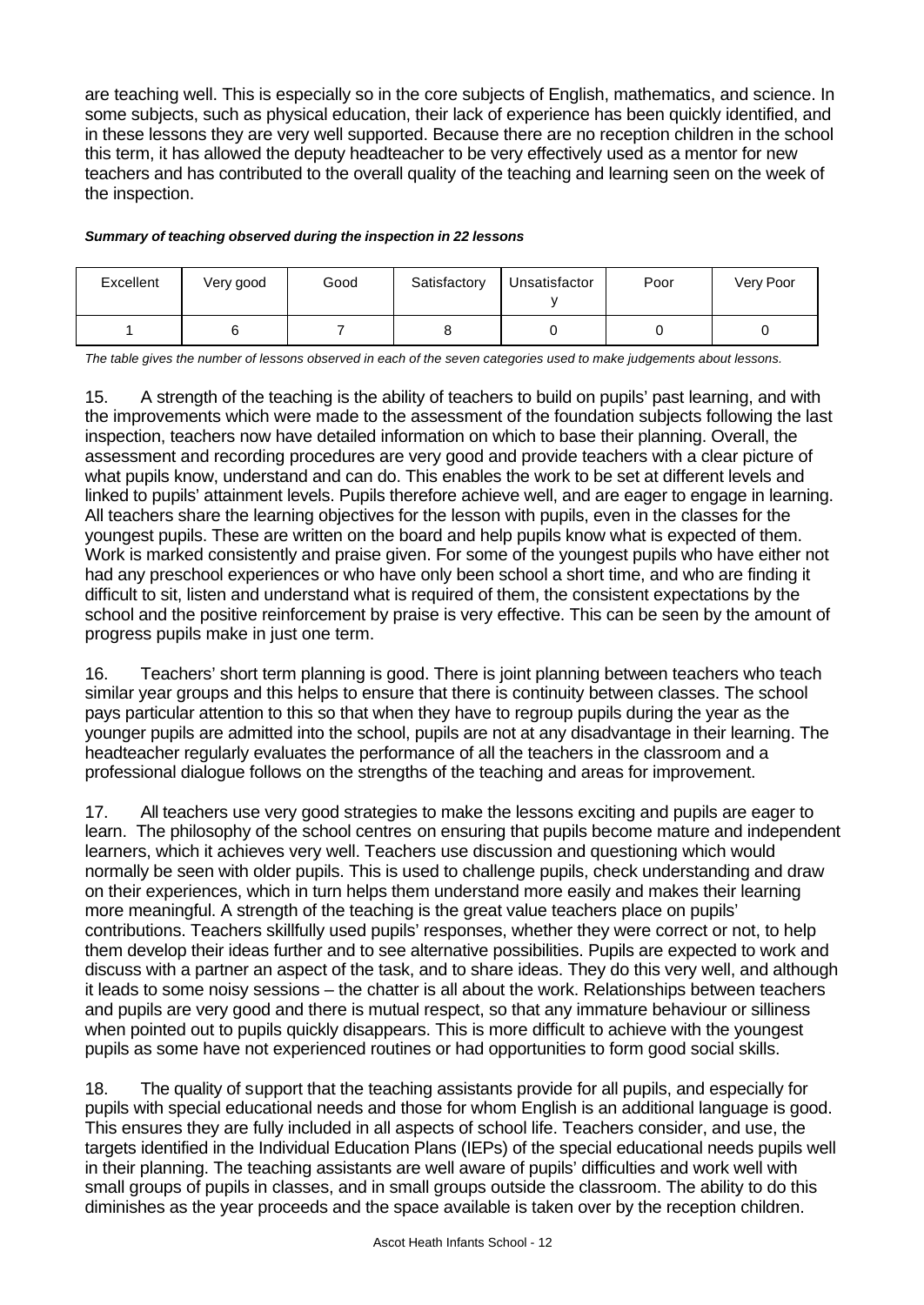This is managed and organised very well by teachers and ensures that pupils continue with the support they require.

## **The curriculum**

19. The curriculum is very good overall. It consists of very good curricular opportunities that cater for the interests, aptitudes and particular needs of pupils, and ensure progression in pupils' learning. There is a good range of additional opportunities for enriching the curriculum. The quantity of accommodation to meet the needs of the curriculum and the pupils is satisfactory. It is extremely well used but when there are two reception classes in school, the space becomes reduced and small group work is difficult to accommodate.

## **Main strengths and weaknesses**

- There are very good arrangements in place to ensure equality of access and opportunity for all pupils in this highly inclusive school.
- The priority given to staff professional development and the curriculum support provided for teachers new to the school and those who are newly qualified mean that there are consistent approaches to the curriculum across the school and that staff are very well matched to the requirements of the curriculum.
- Although the accommodation is satisfactory for the pupils who are currently in the school, and all available space is used well, the school has to continually reassess how it uses the space to meet the needs of the youngest children.
- There are very good arrangements in place for pupils' transition into Key Stage 2 when they transfer to new schools.

## **Commentary**

20. This is a highly inclusive school as reflected in the school development plan as a priority area. A systematic assessment tracking process, which supports the identification of individual learning needs, has been introduced and refined. Individual Education Plans (IEPs) and Group Education Plans (GEPs) identify targets to be achieved, clear achievement criteria, and class and support strategies. They also indicate how parents and carers can support their child at home. The same approach is adopted for pupils who are in the early stages of learning English and those who have physical difficulties. Pupils who may be gifted or talented are identified and the same good support is offered for pupils and parents. Staff ensure that the receiving junior school is fully informed. The SEN action plan includes staff development targets, as well as targets for named pupils. The governors of the school have carried out their responsibilities well and compiled a Disabled Access Plan to ensure that any barriers for pupils accessing the whole curriculum and all learning opportunities offered by the school are resolved. The school provides additional teaching, when necessary, for intervention support on a withdrawal basis. This is in addition to the teaching assistants who work with pupils in their classes in all subjects and curriculum areas. The school is aware of the importance of ensuring that there is an appropriate balance between withdrawal and support and that this is structured to ensure being taken out of their classrooms does not disadvantage any pupil.

21. Consistent planning for lessons identifies the different learning needs of pupils and they are provided with aids, such as a sloping writing board, or pencil grips to enable those who have physical difficulties to work independently. Very effective assessment and feedback takes place when teachers make very good use of pupils' individual wipe boards to watch what pupils are doing and to give immediate guidance on how they can improve.

22. The pupils in the school are very young but the inclusive nature of the school ensures that all are able to experience and benefit from a range of curriculum enrichment opportunities. Very good use is made of the local environment, including, excellent playground equipment. At playtimes pupils can choose whether to sit in one of the quiet areas, engage in role play, for example, 'travelling in the car', or engage in more active physical activities, such as basketball, football or using the balance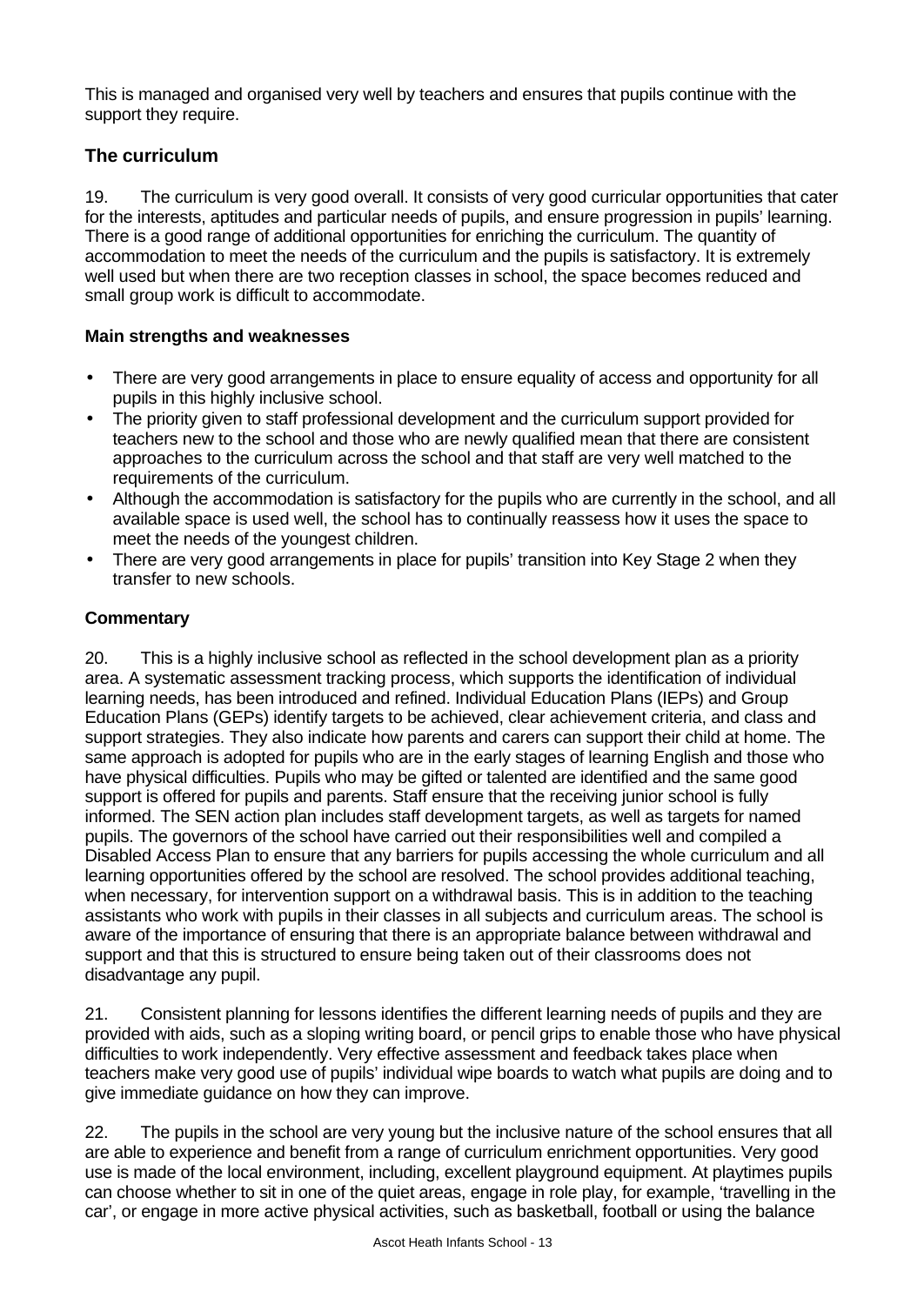and climbing frames. The resources provided for physical activities enable pupils to have additional opportunities for developing their physical skills and for engaging in healthy activities. This is very good practice. All pupils are included in visits to the Victorian Classroom, the local shops and have the opportunity to learn the recorder. The school maximises opportunities for visitors to the school to enrich the curriculum. For example, a parent visited Year 1 pupils to talk to them about how she celebrates Divali. This provided the stimulus for pupils to discuss and draw their ideas about Mendhi patterns. There are a number of pupils in the school who are bilingual, and they and their parents, are invited to contribute to a curriculum enrichment week in the summer term where the focus is on non-core subjects. Parents are also provided with support and ideas for extending pupils' learning outside the school day.

23. The internal accommodation in the school has been improved since the last inspection and there is now a well organised library, resources for religious education and history artefacts have been extended, and classrooms have been modified satisfactorily to ensure pupils are not distracted by passers-by. The central area of the school, used by reception children in the Foundation Stage later in the year, provides accommodation for individual and withdrawal group teaching and learning. Overall the internal accommodation is satisfactory for Year 1 and 2 pupils in the school in the Autumn Term. However, the school encounters difficulties during the spring and summer terms when they increase the number of reception aged children in the school and all the space used for small group work, or some ICT work, is allocated to them for learning.

24. This very effective school places a strong emphasis on enabling pupils to become independent learners. This is supported through the arrangements for them to move to their junior schools at the end of Year 2. For example, pupils are given good opportunities through the LEA Music Festival to work with the junior school next door. Their teachers share information with the receiving schools whose teachers visit the pupils and begin to establish positive relationships.

25. The school has continued to develop its curricular opportunities **very well** since the last inspection and very good improvements have been made.

## **Care, guidance and support**

26. The overall quality of the care and support provided for pupils is very good.

#### **Main strengths and weaknesses**

- Procedures to ensure pupils' work in a healthy and safe environment are very good.
- Pupils' access to well-informed support, advice, and guidance is very good.
- Involvement of pupils through seeking, valuing and acting on their views is very good.
- The provision for child protection is good.
- Induction arrangements for pupils are very good.
- Arrangements for the administration of first aid require further development.

## **Commentary**

27. Both teaching and non-teaching staff display a very high level of concern for all pupils and, as a result, they thrive in the strong learning climate. The school has established very good procedures to ensure that pupils work in a healthy and safe environment. The governing body regularly arranges health and safety inspections and rectifies any items identified as potential health hazards. Although the school has many of its staff who carry out first aid procedures and accidents are appropriately recorded, only one member of staff has been trained as a First Aider and this is insufficient. The school has good child protection procedures, with the named Child Protection Officer being very well aware of her role and having received appropriate training. This training is cascaded to all other members of teaching and non-teaching staff. The small number of pupils on the 'At Risk Register' are carefully monitored by the school and records of their progress are very well maintained.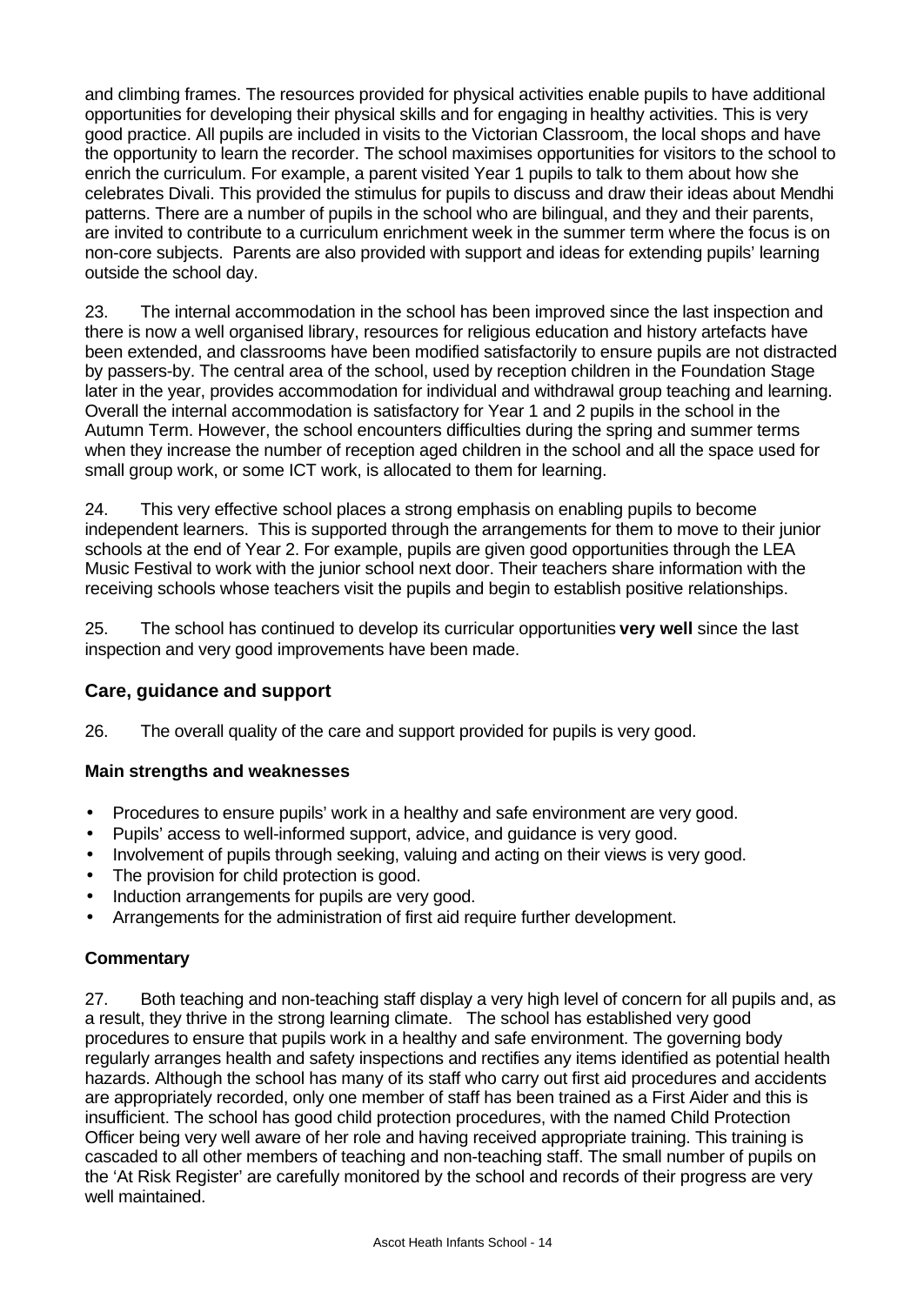28. All pupils have a trusting and good relationship with adults in the school. Pupils interviewed during the inspection week confirm that they feel free to go to them for help, support, and advice. Staff carefully monitor and track pupils' personal and social development, and as a result, they make very good progress. The school listens to pupils' views and their opinions are valued. Pupils' views are sought at playtimes in the playground, and during ' Circle Time'. Pupils are given very good opportunities to take responsibility; for example, showing visitors around the school, escorting parents on family Open Evenings, and Year 2 pupils also act as lunchtime 'Buddies' for reception children.

29. Induction arrangements for new children are very good. An informative information brochure is given to prospective parents and after their places have been confirmed, they visit the school together with their child to meet the headteacher and staff. Pupils come to school part-time for the first week and playtimes are arranged at differing times from the other pupils. Parents are able to stay with their children for the first few days of school life if it is necessary, and pupils very quickly settle into routine because of the help and support they receive.

30. There have been good improvements made since the last inspection when most of the provision was satisfactory. With the increase in assessment and tracking of progress, this area has improved and is now very good.

## **Partnership with parents, other schools and the community**

31. Links with parents, the community and other schools and colleges are very good.

## **Main strengths and weaknesses**

- Parents have very positive attitudes towards the school.
- The school provides very good information about its procedures, and pupils' standards and progress.
- Parents are fully involved in the life of the school, which actively seeks and values their views.
- Links with the community are very good.

## **Commentary**

32. Parents have very great confidence in the school and this is demonstrated by the fact that the school is over subscribed. Forty two per cent of parents responded to the pre-inspection questionnaire. The overwhelming majority of parents thought that they were kept well informed about how their children were getting on (83 per cent), they would feel comfortable about approaching the school with questions or a problem (94 per cent), their children liked school (100 per cent) and staff treat children fairly (98 per cent). A significant minority thought that they were not well informed about how their children were getting on (15 per cent). The inspection team agrees with the positive views expressed but does not confirm the negative views expressed as inspection evidence supported the majority of parents' views concerning the good quality of information provided on pupils' progress.

33. Information provided by the school is very good. The school prospectus is well written, parent friendly and gives full details about school policies, curriculum information, and teaching staff, which parents need to know. In addition, the school has provided a further information booklet to parents prior to admission to school which gives very helpful information on how to prepare children for school life. Regular newsletters are produced giving details about activities, future events and the ways in which parents can help. The Governors' Annual Report to parents is clear, concise and gives parents all statutory required information. Annual reports are very good and give clear information about what pupils have studied, progress they have made and targets for future improvement. The school holds two formal 'Parent Evenings' per year, and in addition, holds a family 'Open Evening' in July for pupils to show parents around their school. After reports are issued, a letter is sent to parents inviting them to attend school if they have any concerns to discuss. Parents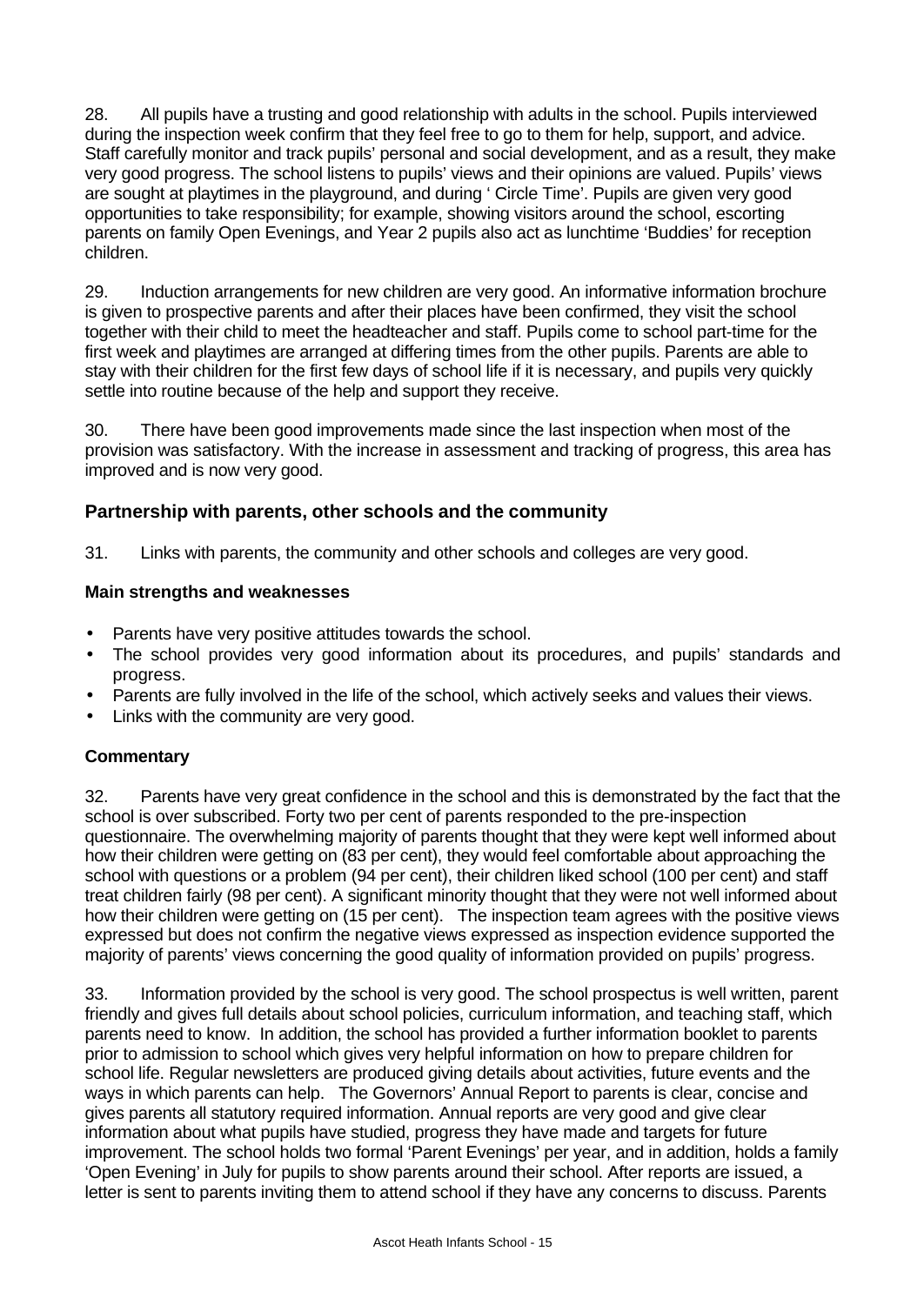have open access to the school at any time and can see the Headteacher or staff if they have any concerns.

34. The school regularly consults parents on a variety of issues and holds regular 'Curriculum Evenings' for parents to help with their children's learning. Parents are actively encouraged to help in school and many do so; for example' helping with guided reading, help with games, school trips and in the library. Parents offering particular expertise are regularly invited to talk to children. The headteacher regularly produces a newsletter and at the beginning of the new term a school newspaper "Infant Express" is distributed to all parents giving up-to-date information about the school. The school has produced a useful website giving full information to prospective and current parents about school policies, practices and developments. The school supports very well, parents of pupils with special educational needs. Parents are always invited to reviews of statements and individual education plans and the overwhelming majority of parents now accept these invitations.

35. Procedures for the transfer of pupils to other schools are very good. The school liaises very well with the junior school on the same site and junior school 'Buddies' greet new pupils and mentor them during their first few weeks at junior school. Transferring pupils are sorted out into 'Friendship Groups' by the Infant School and because of the sensible and caring arrangements, pupils start their new junior school with confidence.

36. The school has established very good links with the local community and other educational establishments; for example' pupils sing at the local community centre, and visit the local library and local shops. The pupils also take part in the 'Science Circus' event that is organised by the Bracknell Forest Business Partnership. Local and national charities, such as the local Baby Unit, the 'Children in Need' Appeal, and the Heart Foundation are well supported, with children and parents raising money for these causes. The school has developed very good links with other educational establishments and other community groups. This results in secondary aged pupils receiving their work experience and community service in the school, students from the two local colleges completing their placement pre-Post Graduate Certificate of Education training, and the hall being used in the evening.

37. Good improvements have been made since the last inspection as the school has acted on the continuing information that it receives from parents. It has already addressed the issue concerning the amount of information provided on pupils' progress, following the last inspection and its own survey of the provision suggests this is now much improved.

## **LEADERSHIP AND MANAGEMENT**

38. The headteacher provides **excellent** leadership and a very clear educational direction. The senior management team, who enable all staff to be partners in an excellently managed school supports her. The governors make an excellent contribution to the successes of the school.

#### **Main strengths and weaknesses**

- The headteacher has ensured that the senior management team are very effective partners in raising standards.
- The management of the school is excellent, with very effective monitoring and mentoring of new staff.
- There is very effective practice for the co-ordination and development of subjects.
- The governors are a very dedicated body of people acting as good critical friends and there is a sense of the school being 'their school'.
- The school is a self-evaluating school and the views of all people connected are taken into consideration.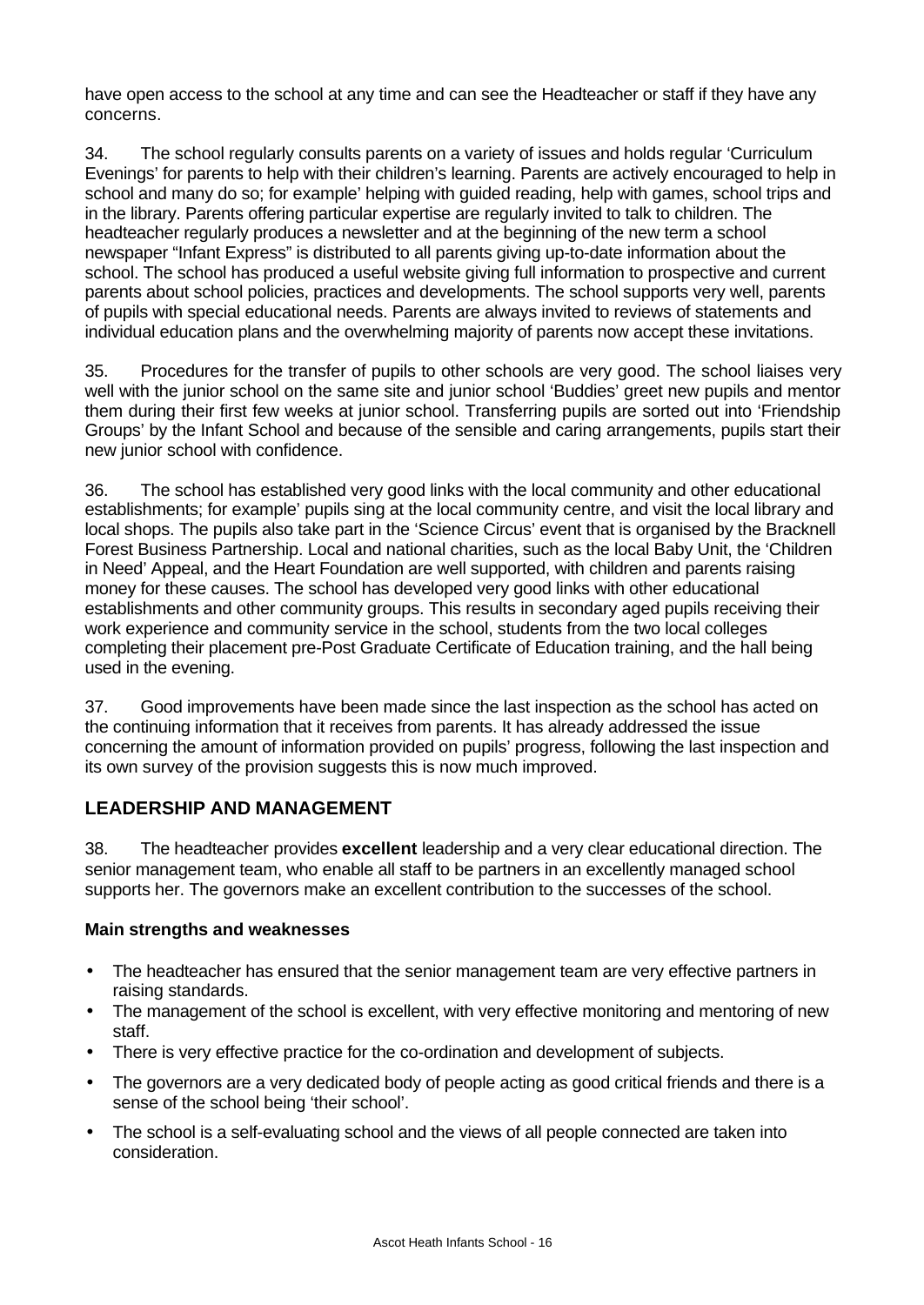## **Commentary**

39. The headteacher provides excellent leadership for the school. She has ensured that the senior management team are very effective partners in raising standards, in the overall development of initiatives, and in the day-to-day running of the school. There is a very strong belief that the school should provide the best quality education and that it should be a pleasant, exciting and safe place for all to work and learn in. There is also a unified philosophy from the governors and the senior mangers that pupils should achieve the highest standards, and even the very young pupil can increasingly become independent learners at an early age. There is a very caring and happy atmosphere and pupils are confident that their efforts are valued and their views respected. This is much appreciated by parents. All staff, including those who are new to the school, uphold this ethos for learning and expectations of high standards.

40. The overall management of the school is excellent, both on a day-to-day basis and for achieving its goals. For example, through prudent financial planning of the budget, the senior management and governors have improved the building both for administration, and for teaching and learning. This they have managed without the additional funding of grants from the LEA. Very good monitoring and evaluation strategies ensure that the governing body not only receive regular reports about the curriculum, but have a first hand knowledge of the standards and the overall provision. The arrangements for the mentoring of teachers new to the school or new to teaching are very well thought through. This is currently being carried out by the deputy headteacher, who because this term has no class commitment, is very effective. It is enabling the newly qualified teachers to be supported in the lessons where they lack expertise and adds to the overall monitoring of teaching.

41. All staff who lead subjects, do so at a professionally high level. Following staffing changes at the end of the previous school year, when experienced staff left and were replaced by newly qualified teachers, a review of curriculum co-ordination was undertaken and a new structure introduced after consultation. The previous arrangements remain in place for those subjects with co-ordinators, but a team approach has been adopted for science, religious education and music, with a teacher from each year group. This very effective practice enables newly qualified teachers to benefit from this opportunity for professional development and ensures the best possible application of curriculum expertise and experience to benefit the pupils.

42. The school has become a self-evaluating school, where the views of all people connected with the school community are gathered and reflected on. Questionnaires are sent to parents to obtain opinions of the educational provision, which the school sees as important 'stake holders'. The process of self-evaluation, includes conjunction with performance management, is very effectively used to inform school development and improvement, both in the long and short term. For example, it has been used effectively to raise standards in boys' writing, and has clearly identified the weaknesses in the accommodation. However, without great expenditure the school has no means of providing additional space. The staff and governors are committed to providing excellent educational experiences for all pupils. The result of this can be seen in the way in which the school has embraced its role of providing totally inclusive education for all pupils. This has resulted in the raising of standards over the last three years and all pupils attaining at least the nationally expected levels. The progress the school has made in raising standards has been recognised nationally through the awards it receives.

43. The governance of the school makes a significant contribution to its successes. There is a good balance of professional backgrounds, which the school draws upon for advice, and as a critical friend. Governors are dedicated, and there is a sense of the school being their school and not just a series of meetings they attend. Some are very involved on a daily basis, and as a group are totally involved in all decisions about the financial planning, analysis of results, and in strategic planning. Due to this the governors are very aware of the implications of major spending and the losses or gains in the number of pupils on the total budget. There is very good day-to-day support from the administration manager and the bursar, who work closely with the headteacher and the governors.

44. This is an area that has improved **well.**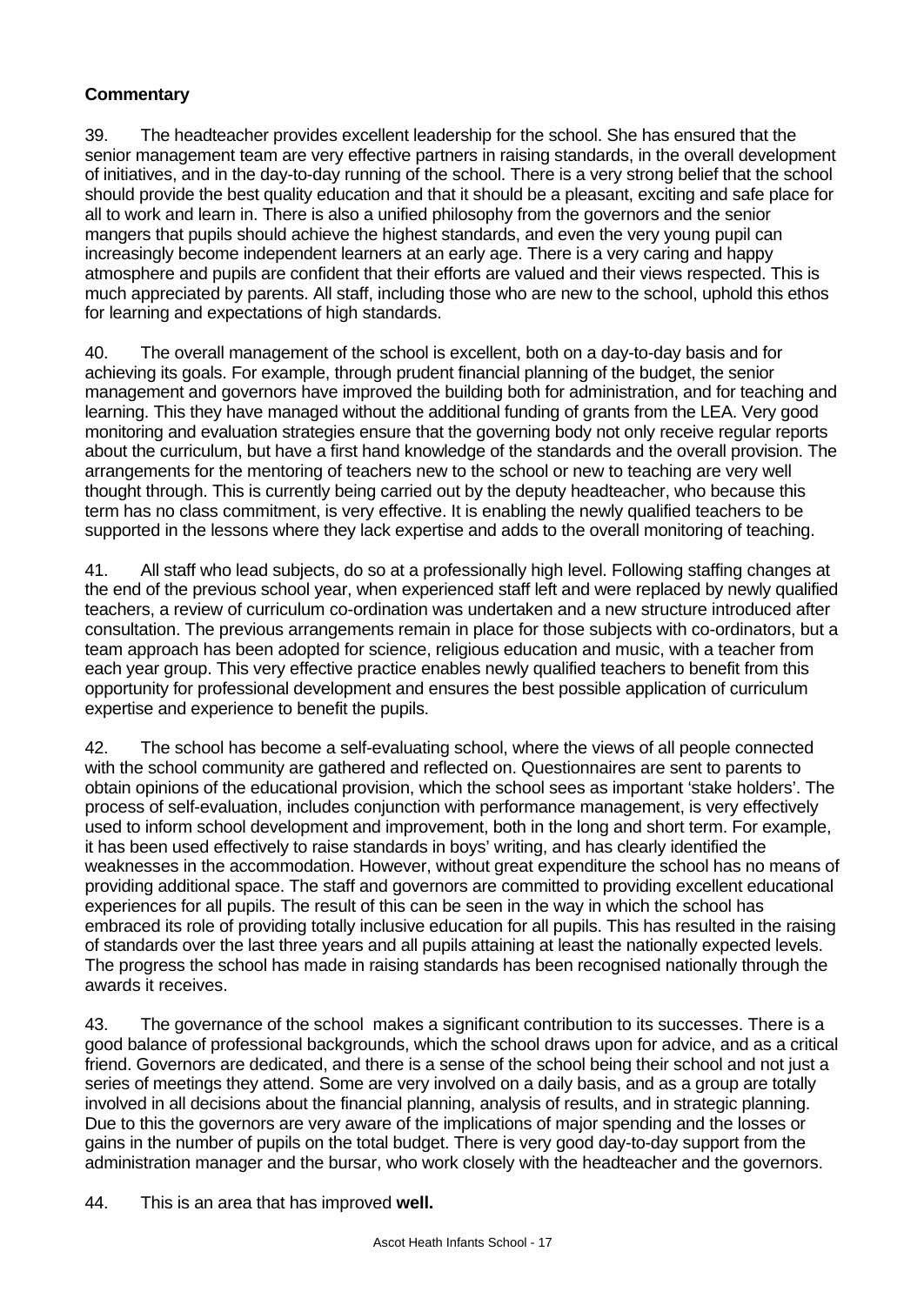#### *Financial information for the year April 2002 to March 2003*

| Income and expenditure $(E)$ | Balances (£) |                                |
|------------------------------|--------------|--------------------------------|
| Total income                 | 438577       | Balance from previous year     |
| Total expenditure            | 434668       | Balance carried forward to the |
| Expenditure per pupil        | 2173         |                                |

| Income and expenditure $(E)$ |        | Balances (£)                        |       |
|------------------------------|--------|-------------------------------------|-------|
| Total income                 | 438577 | Balance from previous year          | 57972 |
| Total expenditure            | 434668 | Balance carried forward to the next | 52170 |

45. The income and expenditure is based on the total amount received for the whole year and for the full number of pupils on the roll of the school. Due to the staggered intake of children, this pattern of numbers and income is not consistent across the year. The amount carried forward is calculated in April. However, in the school's financial year, this is the time when the school has to ensure it has enough money in its budget to employ a temporary, full time teacher for the incoming reception children. The carry forward which is in excess of five per cent, is maintained by the governors to offset any uncertainties in pupil numbers and the cost of temporary staff.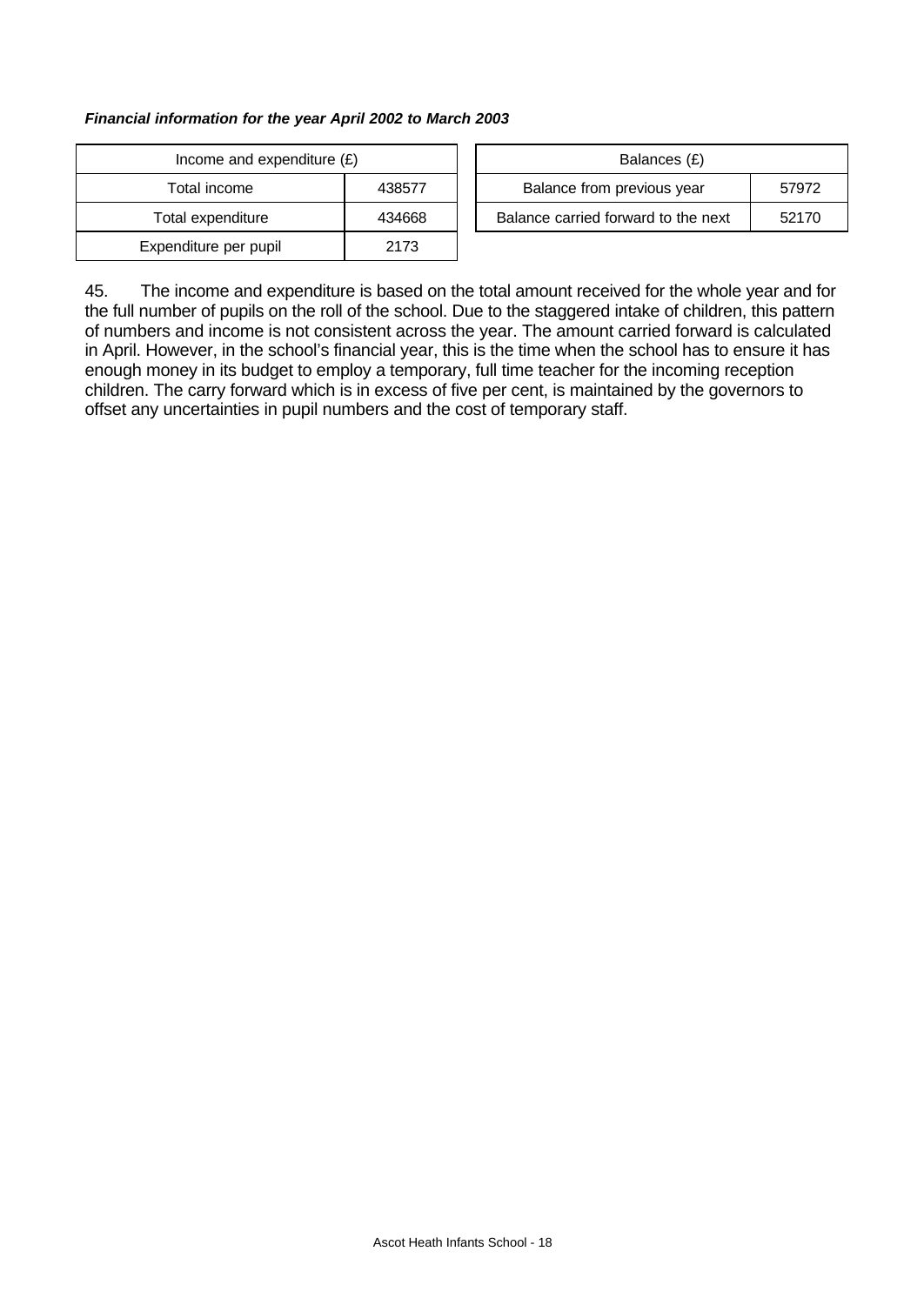# **PART C: THE QUALITY OF EDUCATION IN SUBJECTS**

## **AREAS OF LEARNING IN THE FOUNDATION STAGE**

46. There were no children in the Foundation Stage at the time of the inspection as they are admitted to the school in stages, starting in the spring term. Discussions with staff and scrutiny of the school's assessment and recording system established that children receive learning experiences based upon ability, interest, and motivation that support the progress they make in achieving the Early Learning Goals and National Curriculum levels. These experiences address the six areas of learning and especially concentrates on personal, social and emotional development as children come into the school with a great variety of experiences, and hence standards, from their pre-school provision. This is an area of learning which for many children is a priority need in their first year in school.

## **SUBJECTS IN KEY STAGE 1**

## **ENGLISH**

## 47. Provision in English is **very good.**

## **Main strengths and weaknesses**

- The standard of reading is well above national expectations and pupils make good progress in their speaking and listening and writing skills.
- The use teachers make of ongoing feedback to pupils during lessons is exemplary.
- Very effective use is made of the National Literacy Strategy guidance, which is carefully adapted to meet the needs of all the pupils in the school.
- Pupils have positive attitudes towards their learning, and demonstrate that they can work collaboratively.

#### **Commentary**

48. Standards in English have improved since the last inspection. This is because the school sets and meets the challenging targets it sets, based on accurate information from assessment. Many pupils are reading at levels well above the national expectations and in the development of their early writing skills are working generally above national expectations. There are no significant differences in the test results for girls and boys. However, following a detailed analysis of the latest National Curriculum test results a detailed action plan has been compiled to further support the development of boys' writing. All pupils, including those who are lower attaining, are given opportunities to choose their reading materials. The school has already identified the needs for pupils to make further use of ICT throughout the subject.

49. A high priority is placed on supporting pupils' speaking and listening skills to enable them to become effective communicators. They are taught how to listen and respond and to ask and answer questions. Because pupils have such positive attitudes and enthusiasm, and are developing the appropriate vocabulary, they become effective independent learners very quickly. All teachers and teaching assistants have consistent, positive expectations about pupils' good behaviour. This means that, although pupils are lively, there is no longer any inappropriate behaviour. In all lessons observed pupils listen carefully to the instructions for their independent activities and use a range of strategies to enable them to complete their tasks. The improved strategies for teaching phonics, spelling rules and dictionary skills enables pupils confidently to attempt to spell unfamiliar words. All lessons end with a session where the teacher builds on pupils' responses, and they are particularly effective where ICT is used, either on class computers or, as in one class, with the interactive whiteboard.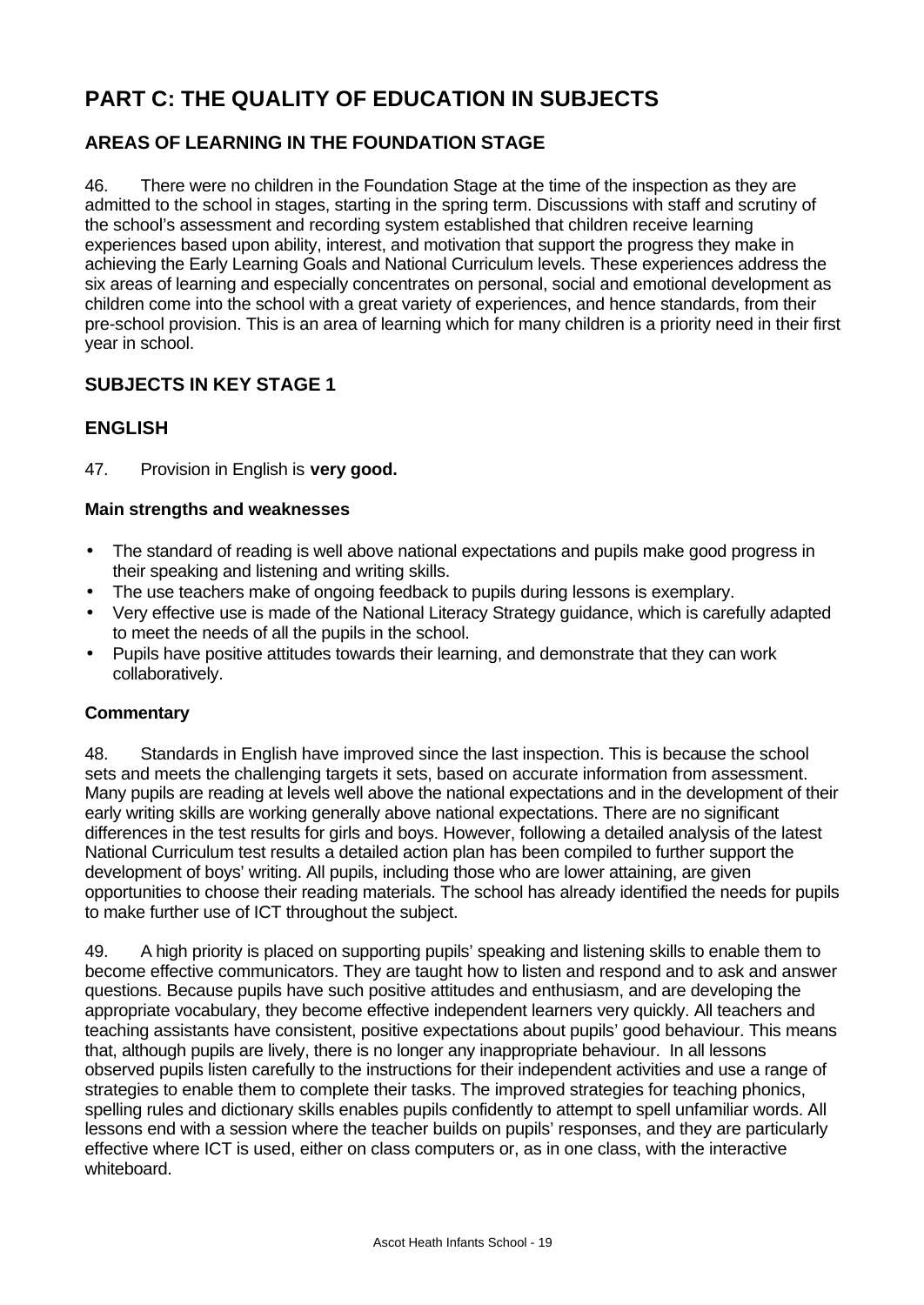50. The quality of teachers' marking in workbooks and topic books has improved and is particularly effective when praise comments are extended to include the 'next steps' for pupils. Moreover, the quality of feedback given to pupils during lessons is exemplary. Pupils use individual wipe boards to practise their skills. Teachers model letter formation or spellings and the pupils copy. Pupils then clean their boards and attempt the same work independently. Teachers monitor what they are doing and provide instant praise and feedback commenting on how individuals are joining their letters or prompting them to remember, for example the spelling rules about 'oi' and 'oy'. However, inconsistencies in the standards of presentation in books and in displays reflects the relative extent of individual teacher's inexperience.

51. The school uses the National Literacy Strategy framework very well to inform detailed, differentiated, and consistent year group planning. Planning and standards of work are monitored and evaluated by the experienced and skilful co-ordinator who manages the subject very well. Planning is adapted to meet the needs of the pupils. Pupils who are in the early stages of acquiring English are appropriately supported and make confident progress. Individual Learning Plans are well constructed and informed by careful assessment. An additional teacher is employed to provide intervention support for lower attaining pupils and the school is aware of the importance of ensuring an appropriate balance between withdrawal and in-class support. Additional activities to support spelling and reading take place out of lesson time. Pupils in Year 2 are taught in ability sets for two lessons a week.

52. The National Literacy Strategy guidance is carefully adapted to meet the needs of all the pupils in the school, especially the youngest pupils. There are a number of pupils in Year 1 who have been in the school for a very short time, who find it difficult to maintain their concentration throughout an entire lesson. They benefit from a flexible approach, replicating the Foundation Stage curriculum, adopted by their teacher. This enables them to record in pictures their favourite toys seen on the visit to the Victorian classroom and then use modern day equivalents in a range of indoor and outdoor activities. Because of the focus on providing them with the appropriate vocabulary and first hand experiences, even those who have not developed the appropriate social behaviour or an understanding of expectations for learning, remain focused and talk about their likes and dislikes. They explain the reasons for some of the differences between their toys and toys in Victorian times. Older pupils, or those who have been in school longer, maintain concentration and even though they are only of an infant age, they work very well together on shared reading and writing activities. They also work independently on specific tasks.

#### **Example of outstanding practice**

**At the end of a carefully structured literacy lesson Year 1 pupils use 'Callum the Cat' to reflect on their learning and explain to each other what they have been able to do.**

These enthusiastic and lively pupils are only half way through their third term since starting school. Their teacher uses all sorts of positive strategies and visual prompts to help them maintain their concentration. Shared reading of speech bubbles on a poster of familiar characters ensures that pupils know that the focus of the lesson is about using capital letters and full stops and remembering to join their letters when writing. During their independent work one group has a toy black cat sitting on their table. As they make their sentences they are chatty and handle the toy. A teaching assistant monitors and supports them. Towards the end of the lesson when their teacher makes the visual signals, which are part of her consistent behaviour management strategies, pupils tidy up their tables quickly and return to sitting on the carpet. Instead of the routine practice often observed in plenary sessions where pupils "show and tell" what they have been doing, the little boy holding 'Callum the Cat' is asked to tell the rest of the class what Callum has been learning this morning. He explains confidently that the cat has been using capital letters and trying to use full stops properly. This prompts others to want to talk about their work. This demonstrated an excellent way of enabling such young pupils to reflect, and begin to develop early self-evaluation strategies, which are such an important element in the development of self assessment and the use of independent learning strategies.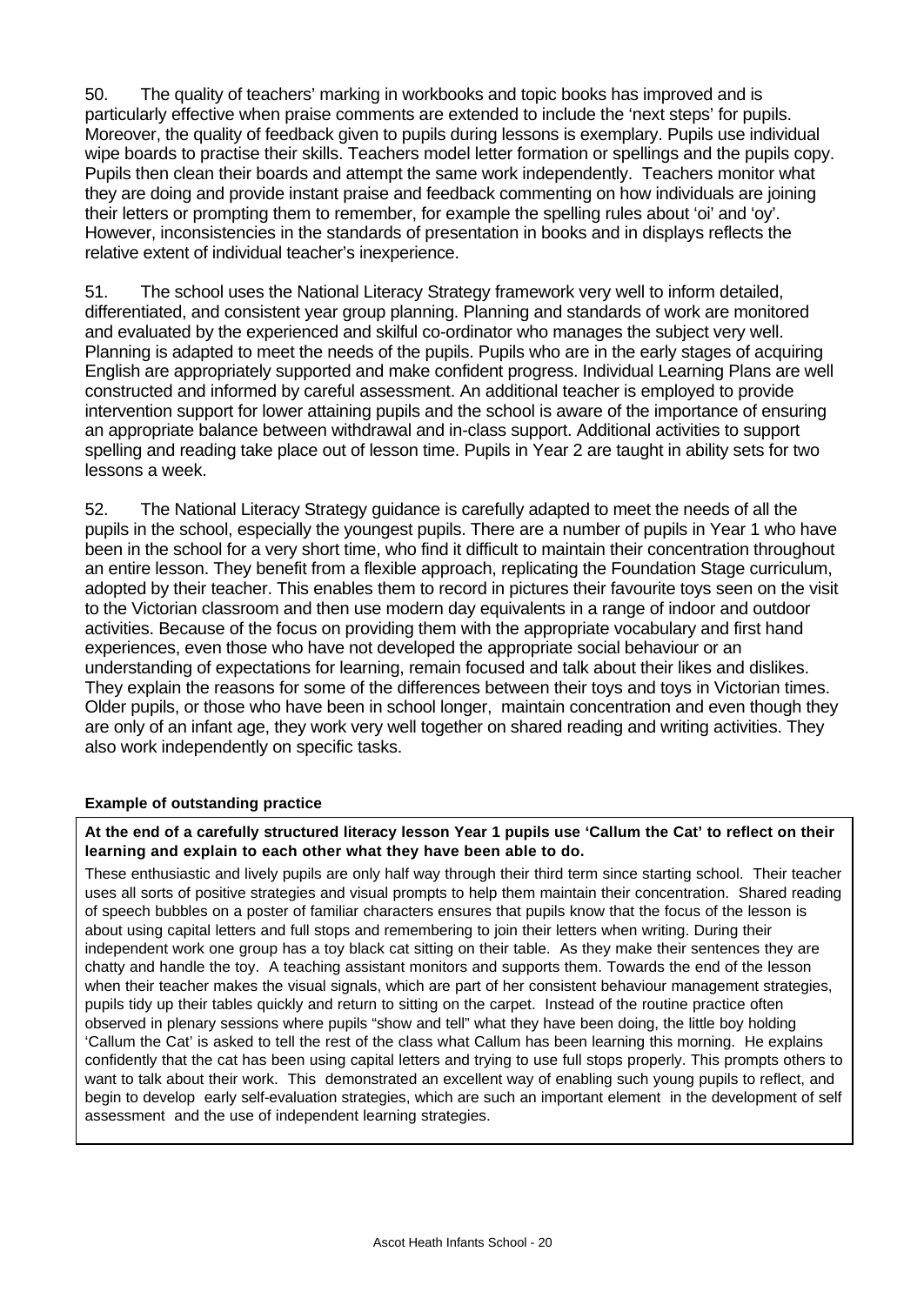53. Very good improvements have been made since the last inspection and have resulted in higher standards, better attitudes to learning, and increased opportunities for the pupils to choose their own reading material and become independent readers.

## **Language and literacy across the curriculum**

54. With support, pupils produce word-processed captions for displays. Pupils learn how to ask questions and make suggestions. They are encouraged to listen and respond in all subjects and all teachers use consistent strategies. Lists of questions generated for Florence Nightingale, for example, and work in their books and topic folders illustrate how they are beginning to use writing to record and extend their learning. Many are enthusiastic readers and because they are able to distinguish between story and information books and use the colour coded classification of books they enjoy using the library. The way in which a Year 2 pupil found information about a Victorian School and shared it with the teacher and the class, illustrates the confidence pupils display in finding information in class-based book-browsing collections, as well as the library, related to their lessons. Consistent planning for year groups and highly effective subject leadership ensures that language and literacy learning are supported across the curriculum. As a result, pupils are enabled to access knowledge and understanding specific to all the different subjects of the curriculum, which greatly aids achievement.

## **MATHEMATICS**

55. Provision in mathematics is **very good**.

## **Main strengths and weaknesses**

- Standards in mathematics are high and pupils achieve very well.
- The co-ordinator provides very strong leadership.
- The quality of teaching and learning is good, and there are examples of very good and excellent teaching.
- Mathematics is used well in other subjects and reinforces pupils' learning,

## **Commentary**

56. Standards in mathematics are high and an analysis of work indicates that the current Year 2 pupils have made good progress in Year 1 and are on course to attain levels equivalent or above those expected nationally at the end of the year. For example, Year 2 pupils name, classify, and describe the properties of 3 dimensional shapes, using such terminology as "faces", and "edges. They know whether the shape is regular or irregular. Pupils with special educational needs are making very good progress due to the very good assessment and additional small group support they receive. As a result the majority achieve the level expected for pupils of the same age.

57. Teaching and learning in mathematics on the week of the inspection ranged from excellent to satisfactory. Overall it is currently good, and this reflects the number of teachers in the school who are very new to teaching, and who are adjusting to the demands of teaching the whole of the curriculum. Teaching and learning are currently better in the classes where the teachers are most experienced, but the high standards achieved by the school reflects the quality of the teaching in the past. Where teaching is very good or excellent, pupils are very enthusiastic, are very eager to complete tasks and do not want lessons to finish. They enjoy the challenges set at end of lessons and ask - " Can we do it again?" Planning for all lessons is consistent across the school and is based on the numeracy strategy. The detail in the planning is very good and the tasks and outcomes are well matched to the different attainment levels in the class. Particular attention is paid to the learning targets set in the IEPs of pupils with special educational needs. In the best lessons, teachers ensure all pupils are paying appropriate attention, use correct mathematical vocabulary and terminology and provide good opportunities for pupils to explain their methods and to practise what they know.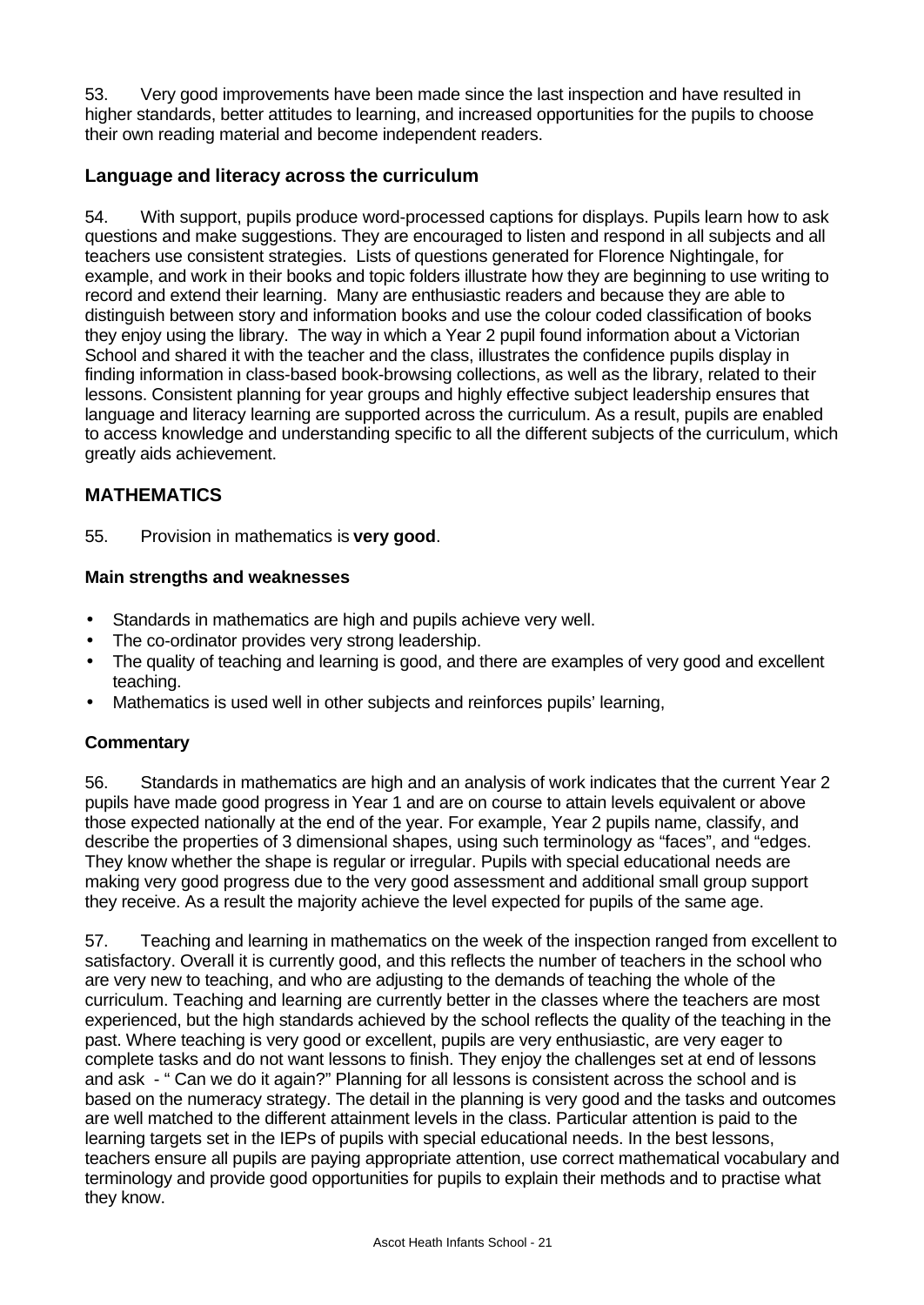58. The subject is very well led by a co-ordinator who is also a leading mathematics teacher. The quality of teaching of this teacher is excellent, and her lessons are very effectively supported by the use of the interactive whiteboard. Samples of pupils' work show that pupils cover the areas of the National Curriculum and tackle a range of problems involving handling data, investigation, and solving mathematical word problems. Assessment is used very well to support teaching and learning. Test results are analysed and pupils' progress term by term is tracked, from their attainment on entry to the school to their departure. Information and communication technology is used well to support teaching and learning, for example to consolidate learning of concepts, but less use is made of it for pupils to display the results of their data analysis.

59. There has been good improvement since the last inspection and as a result standards have risen and the school now achieves better than similar schools.

## **Mathematics across the curriculum**

60. Numeracy skills are reinforced well in other subject areas. For example, during a design and technology lesson pupils' numeracy skills were reinforced through the measurement of parts for the car they were making, and skills were evident in the collection of data in science lessons.

## **SCIENCE**

61. The provision for science is **very good**

#### **Main strengths and weaknesses**

- Standards in science are well above the national average.
- The teaching and learning are very good.
- The science curriculum is very well planned
- The introduction of group co-ordination provides new staff with good support.

#### **Commentary**

62. The school successfully provides opportunities for pupils to develop their scientific skills, understanding and knowledge. The results of the tests at the end of Year 2 consistently show that standards in science are well above the national average. In the last two years all pupils have attained at least the nationally expected level and at least half of them reach the higher level. This has put the school in the top five percent of schools nationally. Pupils achieve very well overall and there are no differences in the standards achieved in the different aspects within science. When analysing the results for the higher levels, pupils achieve particularly well in the aspects of : *Life Processes and Living Things*, and *Material and their Properties.* The pupils with special educational needs also make very good progress, and are supported effectively by class teachers and teaching assistants so that they attain the nationally expected level. In all classes there is no significant difference in the performance of boys and girls, and they work very well together in small groups.

63. The high standards have been achieved because the teaching and learning has been very good overall, and teacher expectations are high. Until this term experienced teachers have taught pupils and this has had a significant effect on pupils' achievements. In each class, the teachers promote good observational skills and investigational skills, a high emphasis on the learning and understanding of the key words associated with the learning, and the development o different ways of recording their observations. Teachers empathise the importance of pupils developing the ability to draw conclusions from their activities. A careful check is kept by teachers on the pupils' understanding and knowledge, so that they are aware of the progress pupils are making throughout the year. Because of this, teachers are able to identify and challenge the learning of the higher attaining pupils. For example, in a very good lesson in a Year 1 class on ' Movement' , the pupils were given a range of toys, which were grouped according the motion needed to move them. Pupils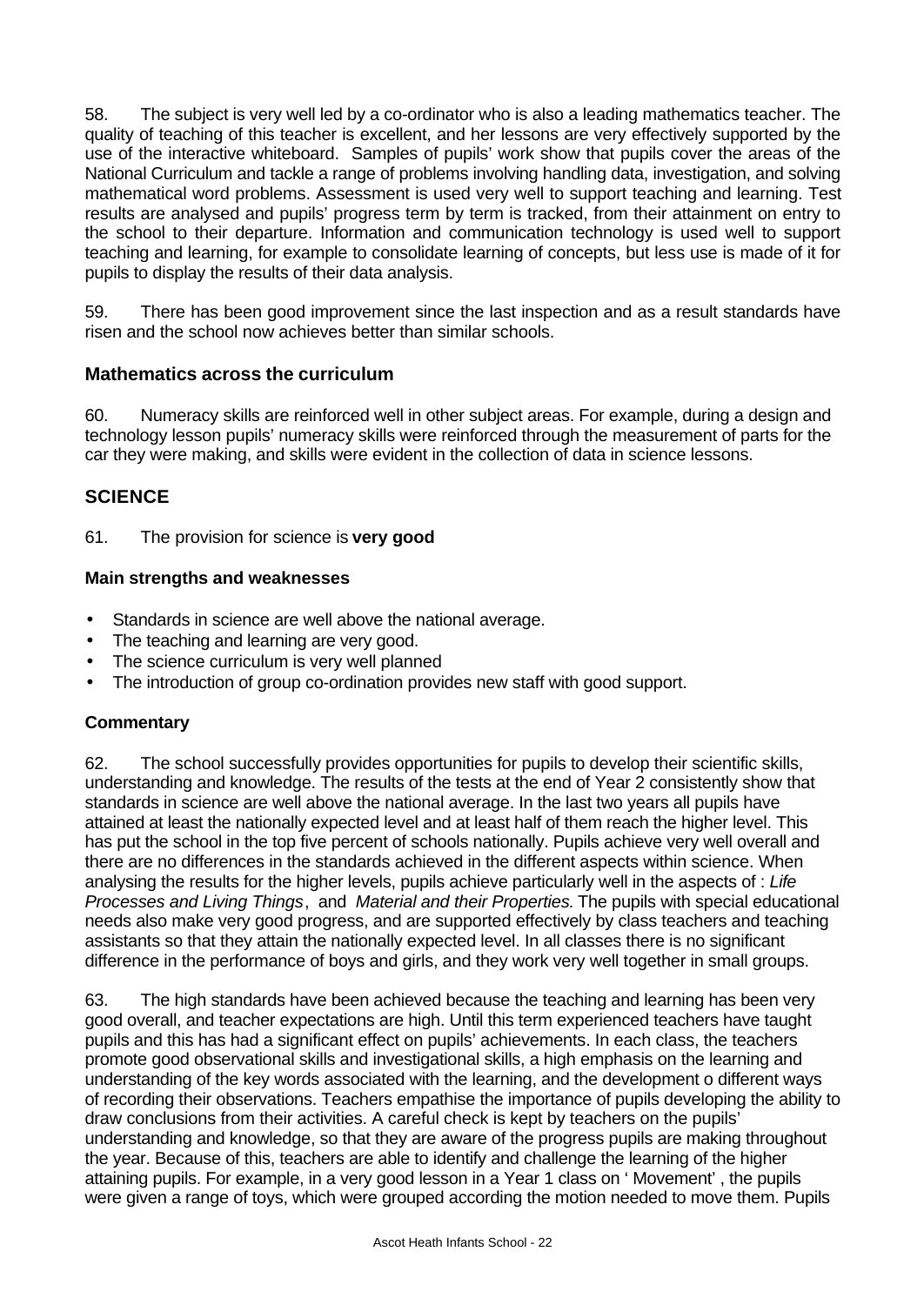were given good opportunities to investigate the type of movement, and because of the high expectations for learning the pupils did not at any time resort to playing with their toys. They were very serious in their investigation work – most of which they completed and recorded independently. Throughout the school the pupils' learning is rooted in clear understanding and first hand experiences. For example, in data collection pupils work with teaching assistants conducting surveys around the school, independently recording their results, and reporting back to the class at the end of the lesson.

64. The science curriculum is very well planned to ensure that the pupils have many opportunities to plan, predict, observe, and consider what has happened during their investigations. All areas of science are given appropriate coverage and teachers build on this knowledge and understanding in other subjects, such as in design and technology and art and design. This provides pupils with good opportunities to consolidate and extend their learning. Staff are very aware that because of the size of the school it is necessary to teach Year 1 and Year 2 pupils together. This they do very well as the tasks and activities planned for pupils are matched well to their attainment levels and therefore they achieve at the most appropriative level. The staff are developing this further so that they have clear expected learning outcomes for pupils in Year 1 as well as for those in Year 2. There is a good range of resources in the school and the school has many opportunities available in the school grounds for investigation and enquiry.

65. Until this year the subject had been led by a very experienced co-ordinator. The school now has a number of teachers who are new to teaching, and who are at the early stages of understanding the complexities of co-ordinating subjects. The managers of the school have therefore introduced a new initiative to managing the subject by taking a group approach and combining the new teachers with more experienced ones. This is providing newly qualified teachers with very valuable experience, training and encouragement, whilst maintaining the high quality coordination.

66. There has been good improvement since the last inspection because the standards have risen and the school now achieves at better levels than similar schools.

## **INFORMATION AND COMMUNICATION TECHNOLOGY**

67. Provision in information and communication technology (ICT) is **good.**

#### **Main strengths and weaknesses**

- All pupils achieve well and become competent users.
- The teaching and learning are good.
- The school is making effective use of the interactive whiteboard in teaching and learning.
- More use could be made of pupils' skills in presenting their work in mathematics and literacy.

## **Commentary**

68. The school has kept abreast of new developments and the co-ordinator has had a vision of what was needed in the school. As a result, pupils are competent users. By the end of Year 2 standards of attainment are in line with the national expectation. Pupils' attitudes to the subject are very good; they handle the resources carefully, and are enthusiastic. Many pupils are at an advantage as they have access to computers at home and the youngest pupils show that they are familiar with the layout of the keyboard and are able to control a mouse. Pupils, therefore by the time they leave the school are able to load programs, save, print and retrieve their work. Using a mouse they, 'drag and drop' an icon in a specific place, produce art work to enhance their work. There is good emphasis on key words associated with ICT, such as 'font', and 'fill'. When using art programs to draw pictures, they use the 'tools' in the program to change the colour of details, and apply different thickness of lines. Pupils understand how the Internet can help them find out information and can be used to communicate with others.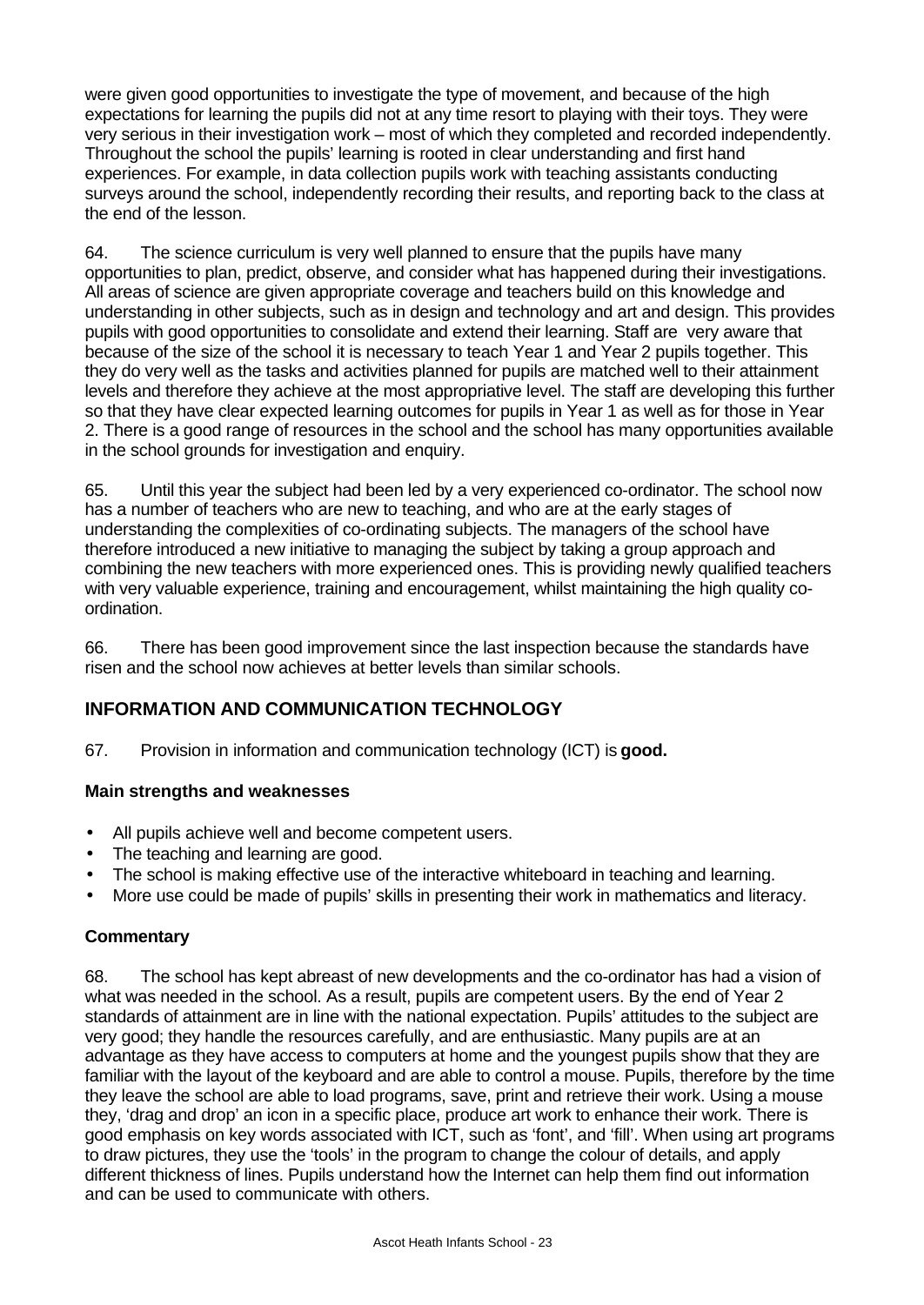69. The subject is taught in a variety of settings, and the school once again has high expectations for these young pupils. Hence all pupils have access to discrete lessons of ICT, where the skills needed are taught to small groups at various times during the week. This allows pupils to consolidate their learning during the week in other lessons and outside the classroom with teaching assistants. The quality of teaching is good and has a positive impact on the quality of pupils' learning. Teachers have developed a good level of skills and understanding in the last few years, and this is consistent across the school. Teachers explain simply and precisely, introducing new vocabulary and consistently use the correct terminology. The school has recently installed an interactive whiteboard and there is great enthusiasm amongst the staff to use this in lessons. It is currently used in one classroom with Year 2 children and is being used as a resource in all lessons in this class, and very effectively in literacy and numeracy.

70. There have been good improvements made in this subject since the last inspection and especially in the last two years. Procedures for assessing pupils' attainment are now in place and are linked well with the learning activities

## **Information and communication technology across the curriculum**

71. Lesson planning for most subjects refers to ICT, and is part of most lessons, for example, it is used in both art and design, and in design and technology to support pupils' learning. Although, more use could be made of the pupils' skills to present specific aspects of their work, such as to display the data they have collected, or to word process their stories. The school has not yet identified where ICT is used in different subjects and how the opportunities contribute to the overall coverage of skills and knowledge, and the progress pupils make in the subject.

## **HUMANITIES**

72. Three lessons were observed in this area of learning. There were two in religious education and one in history. In geography, because there were no lessons seen the subject was sampled, and any judgements are based on analysis of work and discussion with pupils and staff.

## **HISTORY**

73. Provision in history is **very good.**

## **Main strengths and weaknesses**

- Well managed subject leadership and effective planning for each year group in history ensure consistent learning opportunities and high expectations across all classes.
- The use of first hand experiences, such as visits, visitors, handling and comparing artefacts, photographs and appropriate practical activities in lessons, enable pupils generally to make good progress in their learning.
- Pupils have very positive attitudes to their learning in history and are confident in using speaking and listening skills to ask and answer appropriate questions.

## **Commentary**

74. Pupils are at the early stages of developing their historical skills, and because there is there is effective planning for each year group, they attain at the expected levels for their age making very good progress. This planning includes clear and manageable arrangements for assessments made at the end of each unit of study, illustrating improvement from the previous inspection. Pupils in each year group but different classes receive similar learning experiences, which are appropriately differentiated according to ability, and learning needs. Planning and assessment arrangements emphasise the high expectations teachers have. Although the previous subject co-ordinator left the school at the end of the last year, the very good leadership of the headteacher and deputy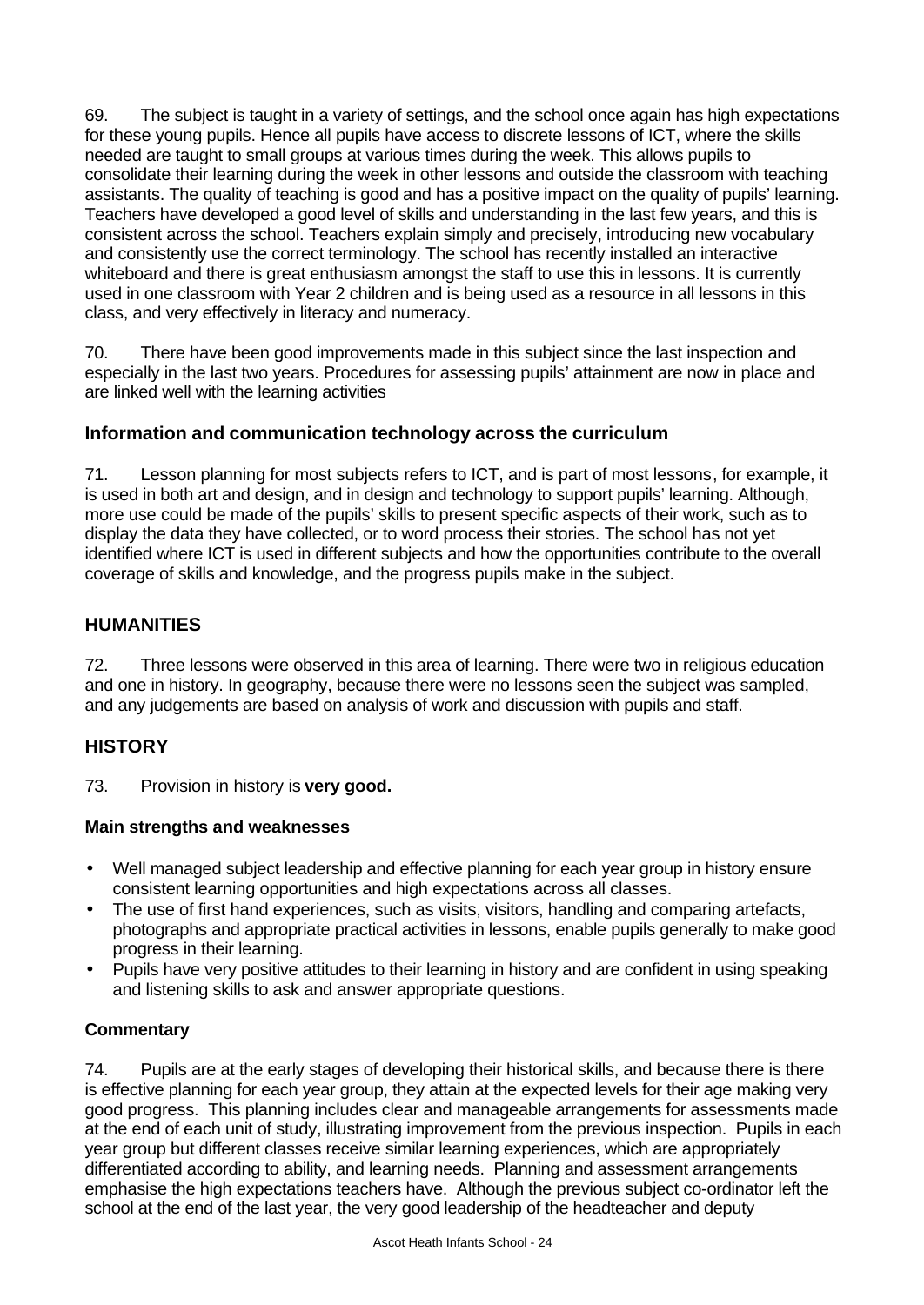headteacher has ensured that history has been monitored and evaluated and is consistent across the school.

75. During the inspection the curriculum focus was on history and all pupils were visiting a Victorian School. Year 1 pupils learnt about Victorian toys and because of the way teachers presented them with opportunities to identify similar types of toys in their classrooms and to handle artefacts they were able to identify and discuss similarities and differences. This experiential learning was particularly relevant for the youngest and most socially immature pupils who displayed some difficulties in formal lessons but responded well through learning activities building from the Foundation Stage curriculum. Photographs taken during their visit enabled Year 2 pupils to recall their reactions to a lesson in the Victorian classroom. They were able to hypothesise about why some things were different and explain, for example, that because there were so many children in one classroom with one teacher everyone had to be silent. The opportunities presented to the pupils in history support their developing personal, social and cultural awareness.

## **Geography**

76. Pupils are at the early stages of developing their geographical skills. They enjoy the opportunities presented to them to explore the well organised school environment, are helped to develop their awareness of places and mapping skills. The opportunities support and develop pupils' personal, social and cultural awareness, and further opportunities are planned to enable pupils to use their developing ICT skills to support their learning. Pupils, in discussion can describe what they liked and disliked about places they have visited but are not as confident as they are about their understanding of other subjects. There is well managed subject leadership, and effective planning for each year group, has ensured that the policy has been reviewed and updated and that there are consistent learning opportunities and high expectations across all classes. .

## **RELIGIOUS EDUCATION**

77. Provision in religious education is **satisfactory**.

#### **Main strengths and weaknesses**

- The school has an innovative approach to the co-ordination of the subject.
- The planning of the subject is well structured and ensures a consistent approach across the school.
- There is effective teaching by, and high expectations from, experienced teachers.
- The teachers who are new to teaching are not as secure in their subject knowledge.
- The quality and quantity of resources and artefacts have been improved.

#### **Commentary**

78. The school's new approach to subject co-ordination by a group of teachers, instead of by one teacher, means that those who are new to teaching are being provided with support and advice from more experienced staff. This has particularly helped them to understand the LEA Agreed Syllabus for this subject, ensures that work is matched to differing levels of ability for all pupils, and develops their skills in subject co-ordination. Planning and assessment is therefore consistent across the school. There are effective links made with assembly using themes that reinforce the importance of moral development. For example, in a Year 1 lesson pupils listened to the story of '*Rama and Sita*', and through skilful questioning, the teacher drew their attention to the morning assembly story of *' Daniel and the Lion's Den'* and how both related to good triumphing over evil.

79. The quality of teaching, and therefore learning, varies with the experience of the staff. Where teachers have been teaching for longer and are more experienced, it is good and pupils achieve well. These teachers are sufficiently confident to enable pupils to engage in practical activities, such as drama and role-play where pupils make good progress and are able to talk about how they feel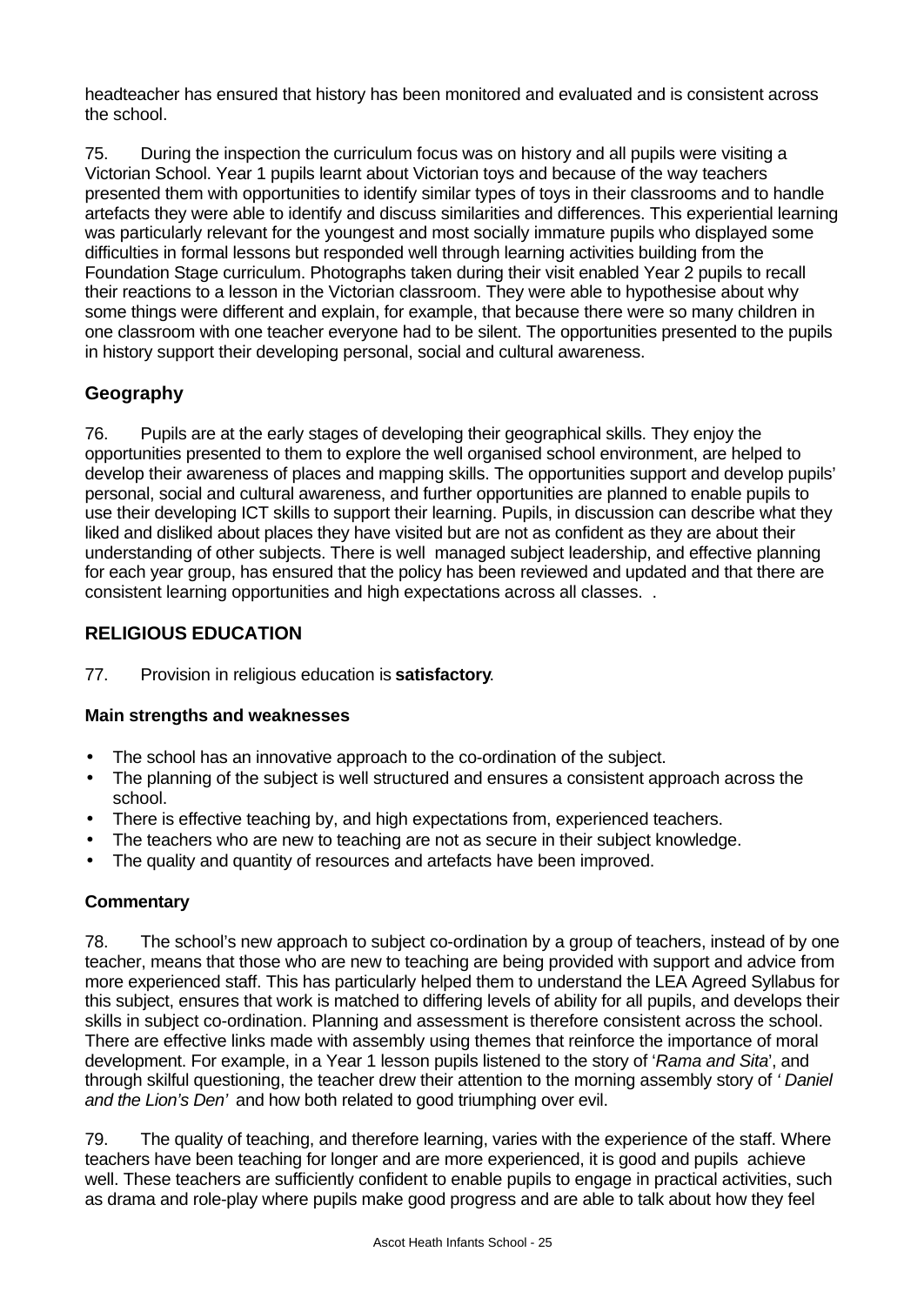and what they like and dislike. For example, Year 1 pupils were able to remember many of the features of Divali celebrations because they had acted the story of ' *Rama and Sita'* the previous week. Other Year 1 pupils, after a visit from a parent talking about Divali could recall features of Hindu celebrations. However, in the same lesson some opportunities were missed to enable pupils reflect on their feelings and assess their own understanding.

80. The subject has improved since the last inspection as it now has a range of appropriate resources. This is an improvement from the last inspection and religious education now makes a good contribution to pupils' personal, social, and spiritual development. Recent work on display, including the Festivals of Light of Divali, Hannukah and Christmas and the five features of Sikhism, illustrates the range of pupils' experiences and growing understanding about celebrations and traditions.

## **CREATIVE, AESTHETIC, PRACTICAL AND PHYSICAL SUBJECTS**

82. Seven lessons were observed in this area of learning. There were two in art, one in design and technology, two in music and two in physical education.

## **DESIGN AND TECHNOLOGY**

82. There was insufficient evidence on which to base a firm judgement concerning the quality of the overall provision. Only one lesson was observed but information was gathered from talking to pupils and staff, and looking at planning and examples of pupils' work on display. The subject is coordinated, alongside the art and design, and by the same member of staff, which results in good links between the subjects.

83. In the one lesson seen, the teacher reinforced the vocabulary associated with the construction of a vehicle, for example, 'axle'. There were very good links with other subjects and pupils were expected to use their measuring skills, and folding techniques to ensure circles were symmetrical and axles the same length. Both the teacher and teaching assistant had a very good knowledge of any special educational needs that pupils may have, and they use this knowledge effectively during lessons to support basic numeracy and literacy skills of these pupils.

## **MUSIC**

84. Provision in music is **satisfactory** with some **good** features.

## **Main strengths and weaknesses**

- The organisation and management of subject leadership by a group of teachers ensures consistent learning opportunities and expectations for all pupils.
- Pupils have great enthusiasm for, and anticipation about, musical activities.
- There are insufficient planned opportunities for pupils, particularly at the beginning of Year 2, to listen to music to help them develop their appraising skills.
- There are planned opportunities for curriculum enrichment.

## **Commentary**

85. The newly organised arrangements for the co-ordination of the subject have ensured that planning has improved. Rather than individual plans for each class, there is now year group planning based on LEA advice and national non-statutory guidance. This ensures that non-specialist teachers, and those who are inexperienced, are able to provide consistent and challenging learning experiences for all pupils. As a result, pupils attain at the expected levels in music, are enthusiastic, and have good attitudes to learning. The teaching observed at this early stage in the school year was satisfactory. Learning was closely directed, with little opportunity for pupils to experiment in lessons. Opportunities overall, for pupils to listen and learn to appraise a wide range of music and sounds are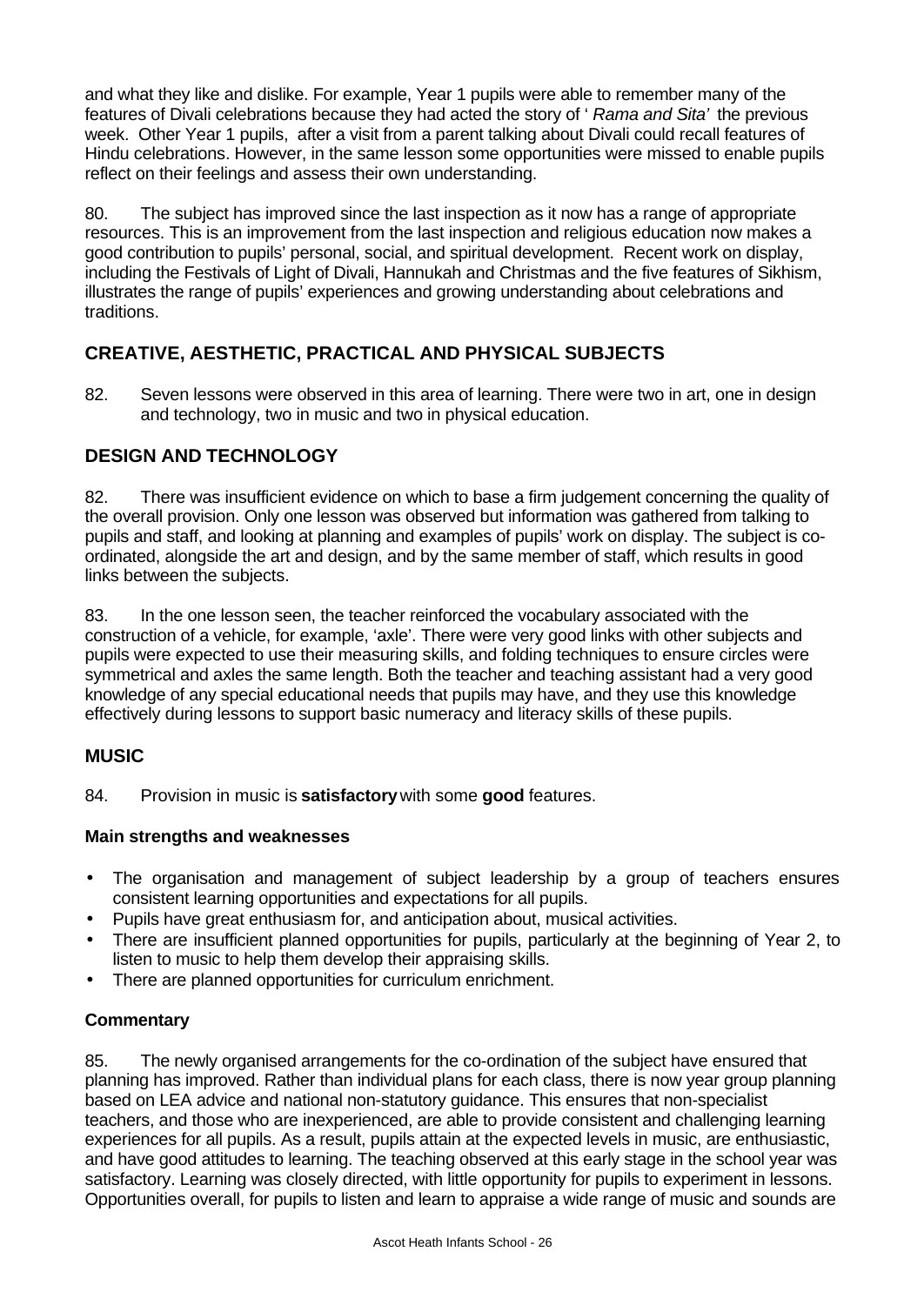presently insufficient. However, there are imaginative related activities for Year 1 pupils to carry out at home, such as finding long and short sounds.

86. There is now a wide range of well-organised resources, including instruments from different countries and cultures, and an increased number of easy accessible. The use of Indian music in a recent assembly about Divali is an example of how opportunities are taken for developing pupils' cultural awareness and music used to support other aspects of the curriculum. Extra-curricular activities, including a Year 2 choir, are provided during the spring and summer terms, and pupils are given opportunities to work with professional musicians during the school year. Pupils who show a particular talent or aptitude for music are identified through the good assessment arrangements. The school explores ways of supporting these pupils with their parents and with their next school. Musical activities make a strong contribution to the annual Christmas performance, and the Year 2 leaving performance. In addition, pupils take part in the LEA music festival working with the neighbouring junior school.

87. The subject has improved well since the last inspection with the purchase of more resources and an improved curriculum.

## **ART AND DESIGN**

88. The provision for art and design is **good.**

#### **Main strengths and weaknesses**

- Standards in art and design are above national expectations and pupils achieve well.
- The teaching of art and design is very good.

## **Commentary**

89. Wall and classroom displays show pupils' skills and understanding are very good in art and design. By Year 2 the pupils explore ideas, using a range of media and resources to communicate their ideas and meanings. The expectations by teachers is high for the age of the pupils, as they plan lessons in which pupils are expected to discuss the effect of using different colours, for example when looking at the work of three artists. These types of activities are routinely set as pupils show they are confident in sharing their ideas and responses with the rest of the class. They make good use of a range of different media including pastels, pencils and textiles, and are confident users of art programmes on the computer, which they use to create pictures and repeating designs.

90. In the lessons seen the teaching and learning were very good overall. Teachers have a high level of expertise and are confident in teaching the subject. Teachers place a great emphasis on developing the language associated with art and design, such as 'image' and 'observation' ' and as a result pupils confidently use this vocabulary when describing their work. There is very good encouragement and advice on how to improve the quality of their work and for the development of specific sketching techniques, such as in a lesson on developing observational techniques. In this lesson there is also very good links with other subjects. For example, the teacher when examining the camera (which is one of the objects the pupils will sketch) time is taken to reinforce the names and functions of the different parts of it. The interactive whiteboard, which has been recently introduced into the school, is being used very effectively within some art lessons and is having a significant impact on the quality of the learning. For example, it is skilfully used by the teacher to display the work of three artists (Hockney, Picasso and El Greco) and allows the pupils to see and discuss how the colours vary in each piece of work and how it might look with different colours.

91. There have been good improvements made to the subject since the last inspection when lesson planning did not take account of what pupils already knew or could do.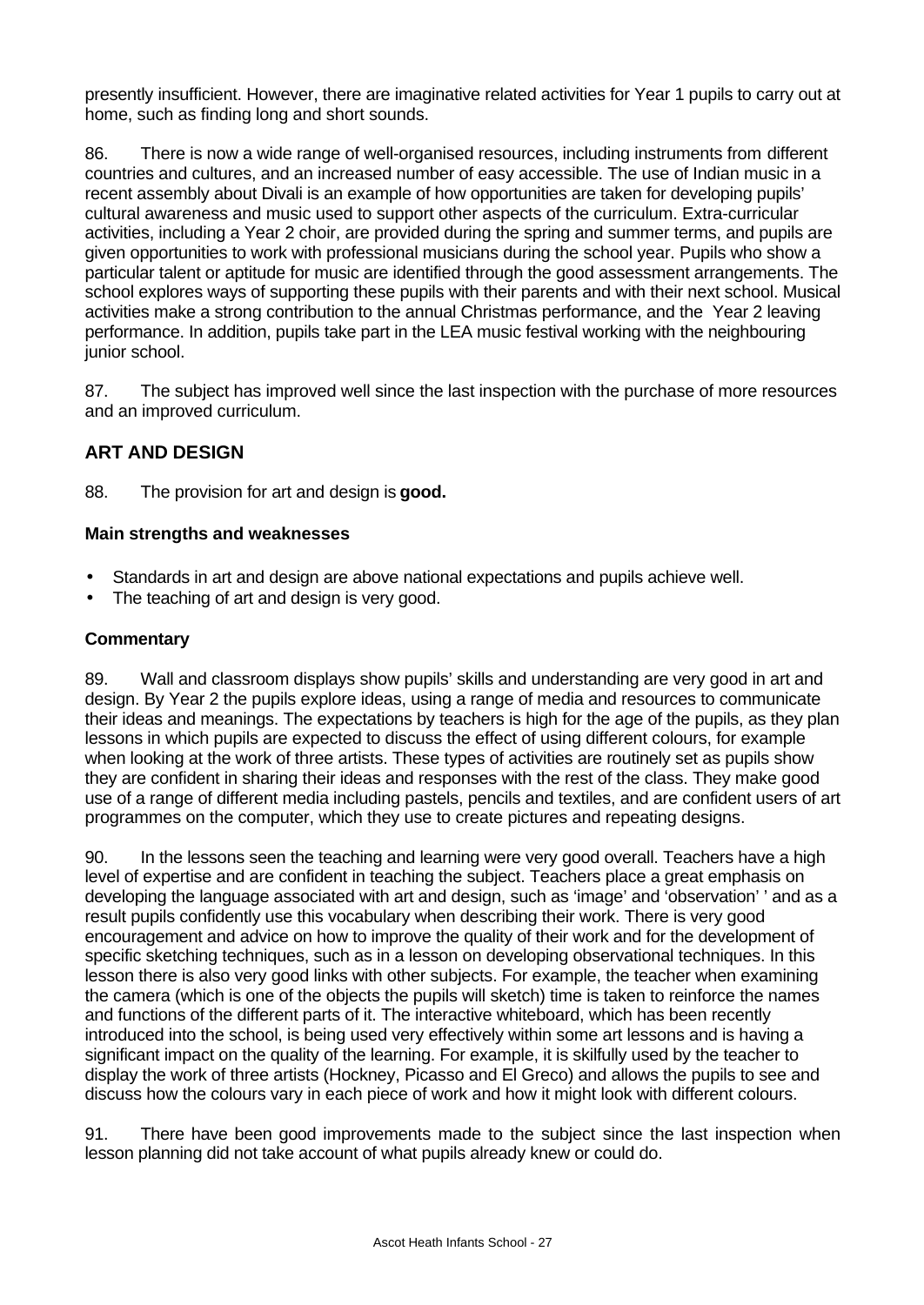# **PHYSICAL EDUCATION**

92. The provision in physical education is **satisfactory**.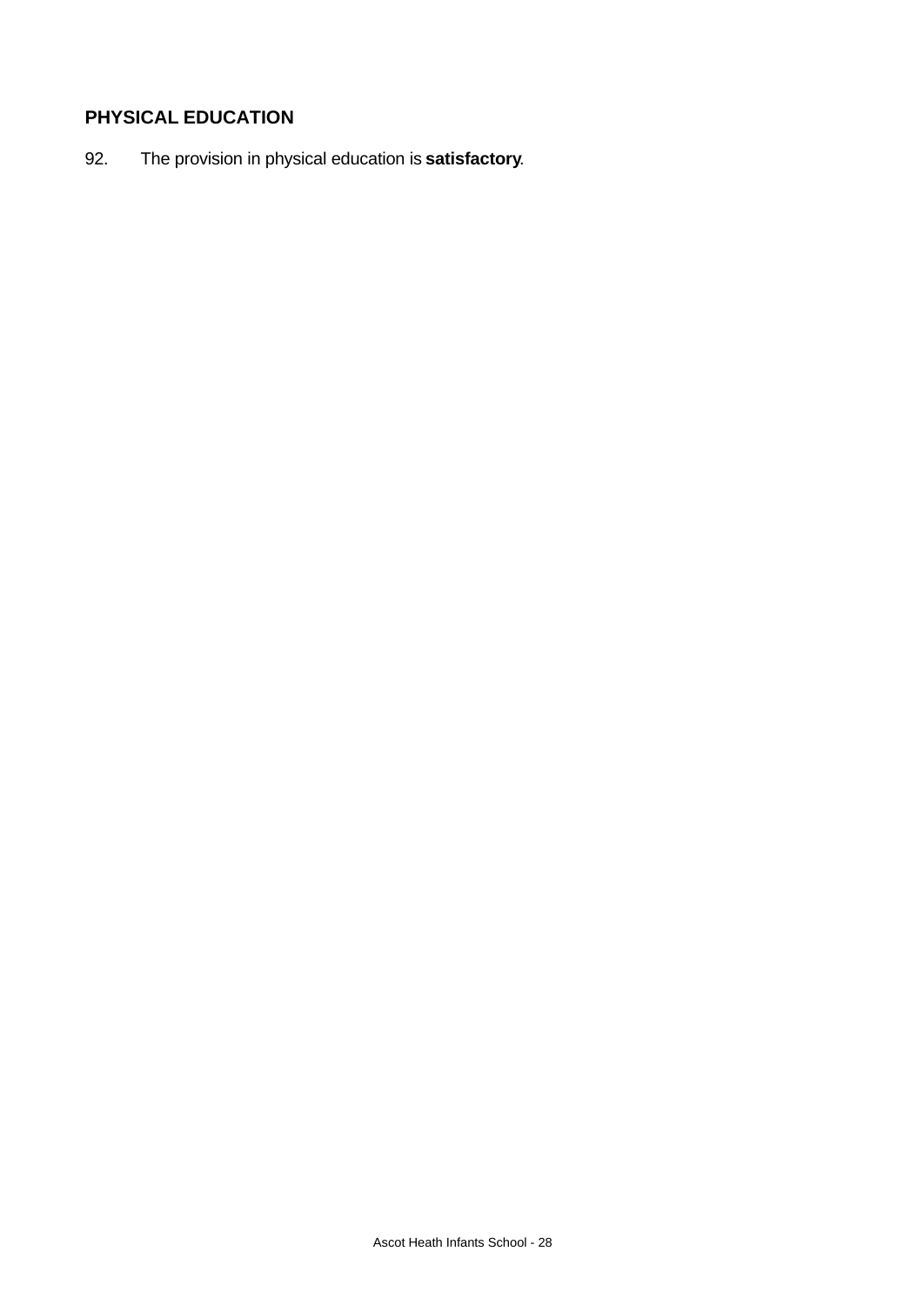#### **Main strengths and weaknesses**

- The curriculum is enriched by very good playground games and experiences.
- The quality of teaching and learning varies and reflects the number of teachers new to teaching in the school.

#### **Commentary**

93. The school provides a good range of experiences in physical education to develop coordination and skills. The curriculum meets all the requirements of the National Curriculum for pupils of this age and it is particularly well enhanced by additional playground activities, both at lunchtime, and as part of other lessons. The school has invested, with the assistance of the Parents' Association, in providing a wide range of playground activities for pupils to take part in. There is a very good range of resources, such as bikes and scooters, as well as a well marked out playground for group games, and tabletop games. This enables pupils to build on and improve the physical and social skills, which many of the younger pupils are at an early stage of developing. For example, many pupils come to the school with a variety of social skills, especially in their ability to play with other children in teams, and to take turns. This is reinforced in the physical education lessons and in the playground. The teachers also make good use of the equipment in other lessons, such as in science, when looking at motion, and in history when taking part in 'Victorian games'. The school also uses the expertise of coaches and specialists to enhance specific areas of its curriculum, such as for dance.

94. The quality of teaching and learning observed on the week of the inspection was satisfactory overall. Staff who are new to teaching have limited experience in teaching the subject but are being very well supported in lessons by both head and deputy headteacher. The school has found this particularly important as some of the younger children or those with special educational needs have not yet learnt or understood the need to stop their activity and listen to the instructions. However the majority of pupils, because of the emphasis placed on this area, show enthusiasm for the activities, and develop a good understanding of working both independently, and in teams, and are developing an understanding of safety. For example in a dance lesson in Year 2, the teacher ensured that pupils understood what they were going to learn and through demonstration helped them to learn new skills.

95. **Satisfactory** improvements have been made to the provision since the last inspection.

## **PERSONAL, SOCIAL AND HEATH EDUCATION AND CITIZENSHIP**

96. No specific lessons were seen in this area during the week of the inspection and so in judgements are made about the overall provision. However, the school sees personal development as being very important part of it work. This it rightly identifies because of its belief and expectations that very young children can develop into independent learners and develop an ability to work in teams. The school appropriately includes in its curriculum areas of healthy eating, personal safety, consideration for others less fortunate than themselves, and taking care of their environment. In order to promote this the school makes good use of its grounds, including a wild life area, the use of Year 2 pupils to provide 'Buddies' for the youngest children when they come into school, and inclusion of very successful sponsored events to raise money for charities connected with health issues.